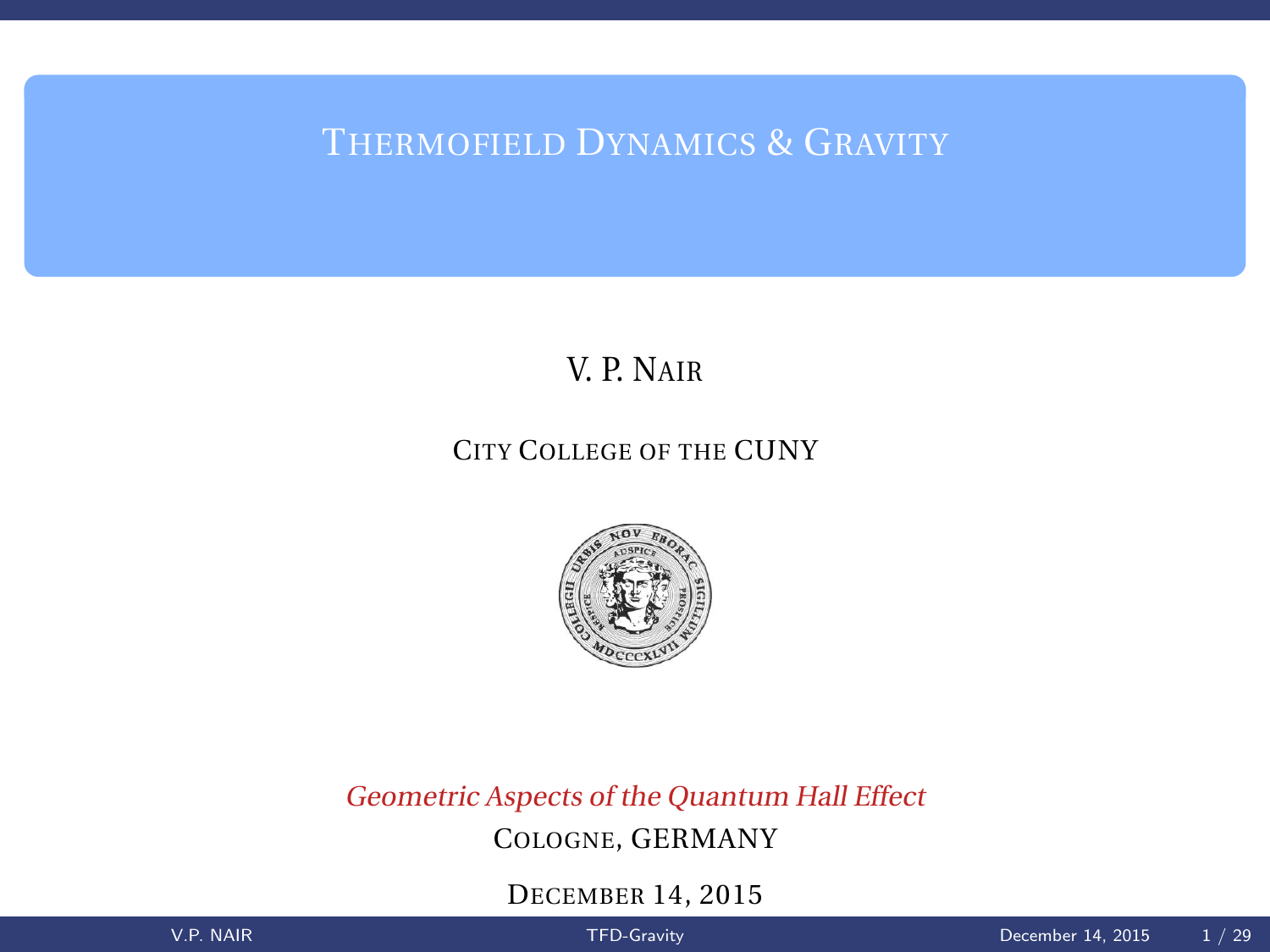- Thermofield dynamics gives a way of discussing mixed states (which carry entropy) in terms of a pure state description. Can they be useful in gravity? (ISRAEL; MALDACENA; JACOBSON; + *others*)
- Fuzzy spaces provide approximations to a differential manifold in terms of О. finite-dimensional matrices.

Can we combine these two to produce some version of gravity?

- What I hope to do is
	- Describe a generalization of thermofield dynamics
	- Apply this to gravity in 2+1 dimensions
	- We will make a specific proposal for gravity on fuzzy spaces which is different from the one based on the spectral action principle (CONNES, CHAMSEDDINE, ...)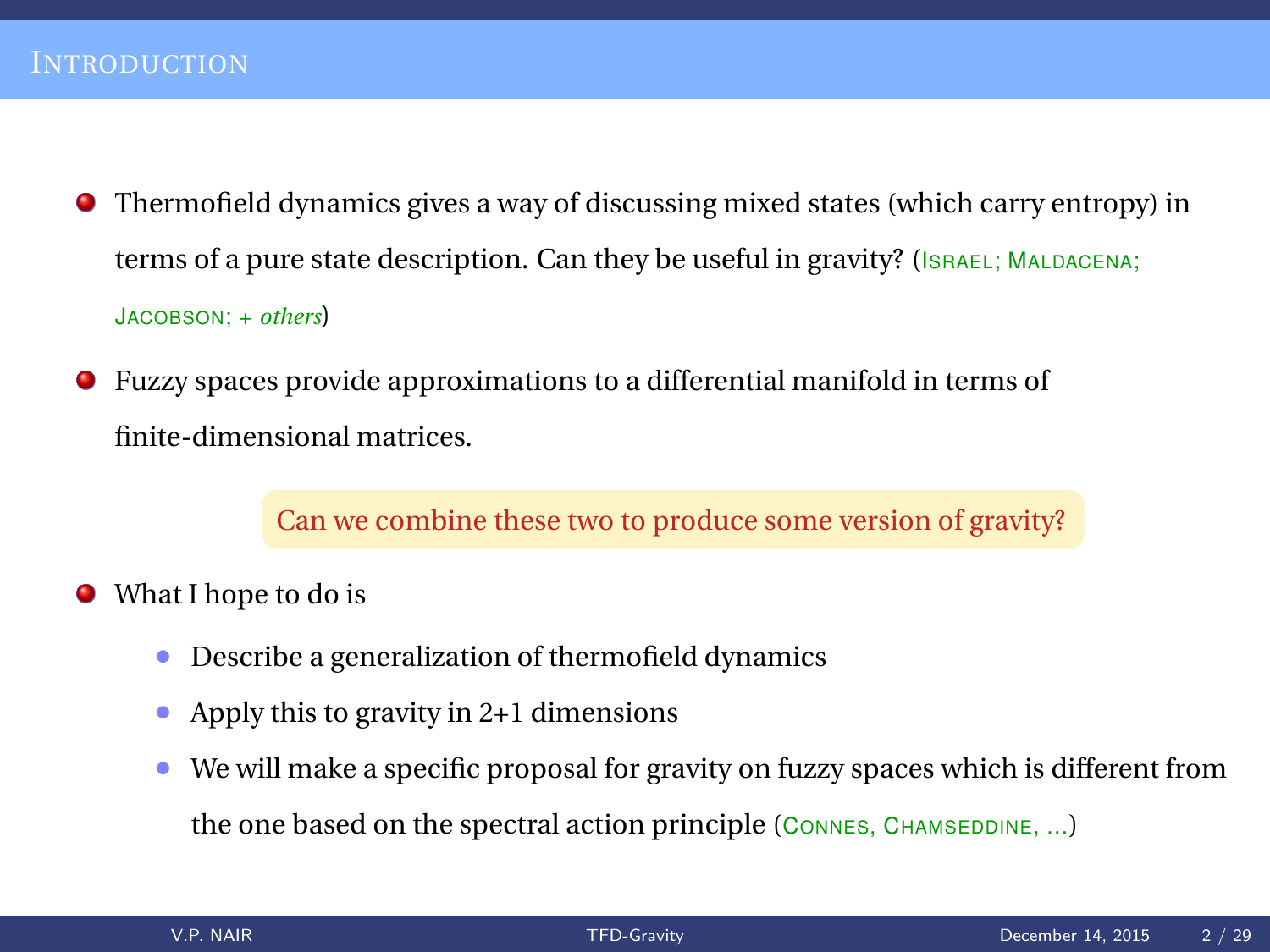- Thermofield dynamics can be expressed by a coherent state path integral with action on two copies of CP*N*−<sup>1</sup> with opposite orientation.
- It can also be expressed as a functional integral over spinor fields, with a particular limit taken at the end.
- For a fuzzy space, introduce gauge fields as a way of defining the large *N* limit.
- Double the Hilbert space modeling a fuzzy space to  $\mathcal{H}_N \otimes \tilde{\mathcal{H}}_N$ , with left chirality . gravitational fields (*SO*(3)*<sup>L</sup>* in 2+1) on one component and right chirality fields (*SO*(3)*R*) on the tilde component
- **O** This leads to

$$
S = -\frac{1}{4\pi} \int \left[ \text{Tr} \left( A \, dA + \frac{2}{3} A^3 \right) \Big|_L - \text{Tr} \left( A \, dA + \frac{2}{3} A^3 \right) \Big|_R \right] = \text{Einstein - Hilbert action}
$$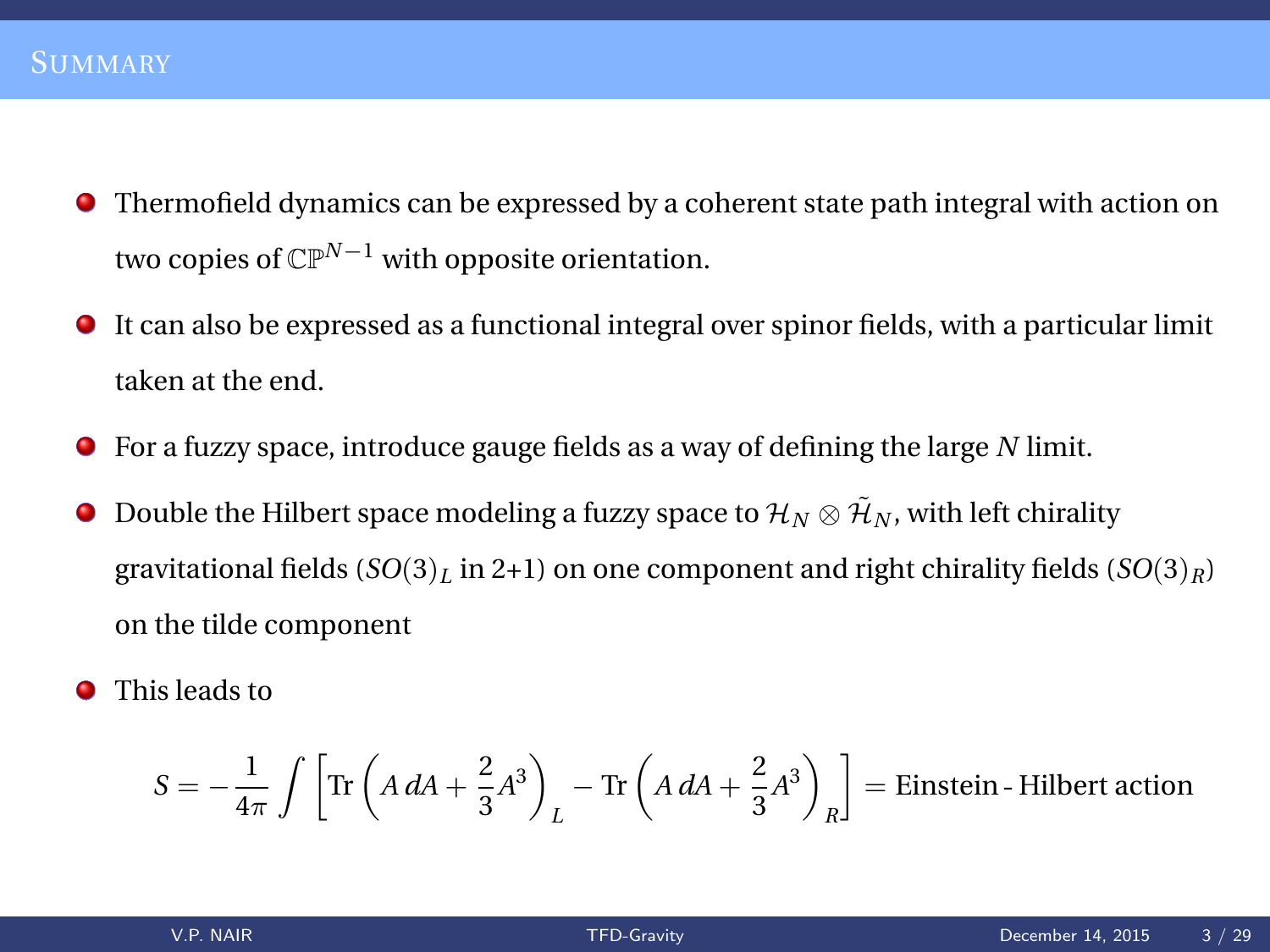$\bullet$  For a system with Hilbert space  $\mathcal{H}$ , the expectation value of observable  $\mathcal O$  is

$$
\langle \mathcal{O} \rangle = \text{Tr}(\rho \mathcal{O}) = \frac{1}{Z} \text{Tr} \left( e^{-\beta H} \mathcal{O} \right), \qquad Z = \text{Tr} \left( e^{-\beta H} \right)
$$

 $\bullet$  We double the Hilbert space to  $\mathcal{H} \otimes \tilde{\mathcal{H}}$  and introduce the pure state (called thermofield vacuum)

$$
|\Omega\rangle = \frac{1}{\sqrt{Z}} \sum_{n} e^{-\frac{1}{2}\beta E_n} |n, \tilde{n}\rangle
$$

**•** Then we get

$$
\langle \Omega | \mathcal{O} | \Omega \rangle = \frac{1}{Z} \sum_{m,n} e^{-\frac{1}{2} \beta (E_n + E_m)} \langle m | \mathcal{O} | n \rangle \langle \tilde{m} | \tilde{n} \rangle = \text{Tr}(\rho \mathcal{O})
$$

The Hamiltonian is taken as

$$
\check{H} = H - \tilde{H} = H \otimes \mathbf{1} - \mathbf{1} \otimes H, \qquad \Longrightarrow \quad \check{H} \left| \Omega \right\rangle = 0
$$

This formalism is very useful for considering time-dependent (nonequilibrium) effects at finite temperature.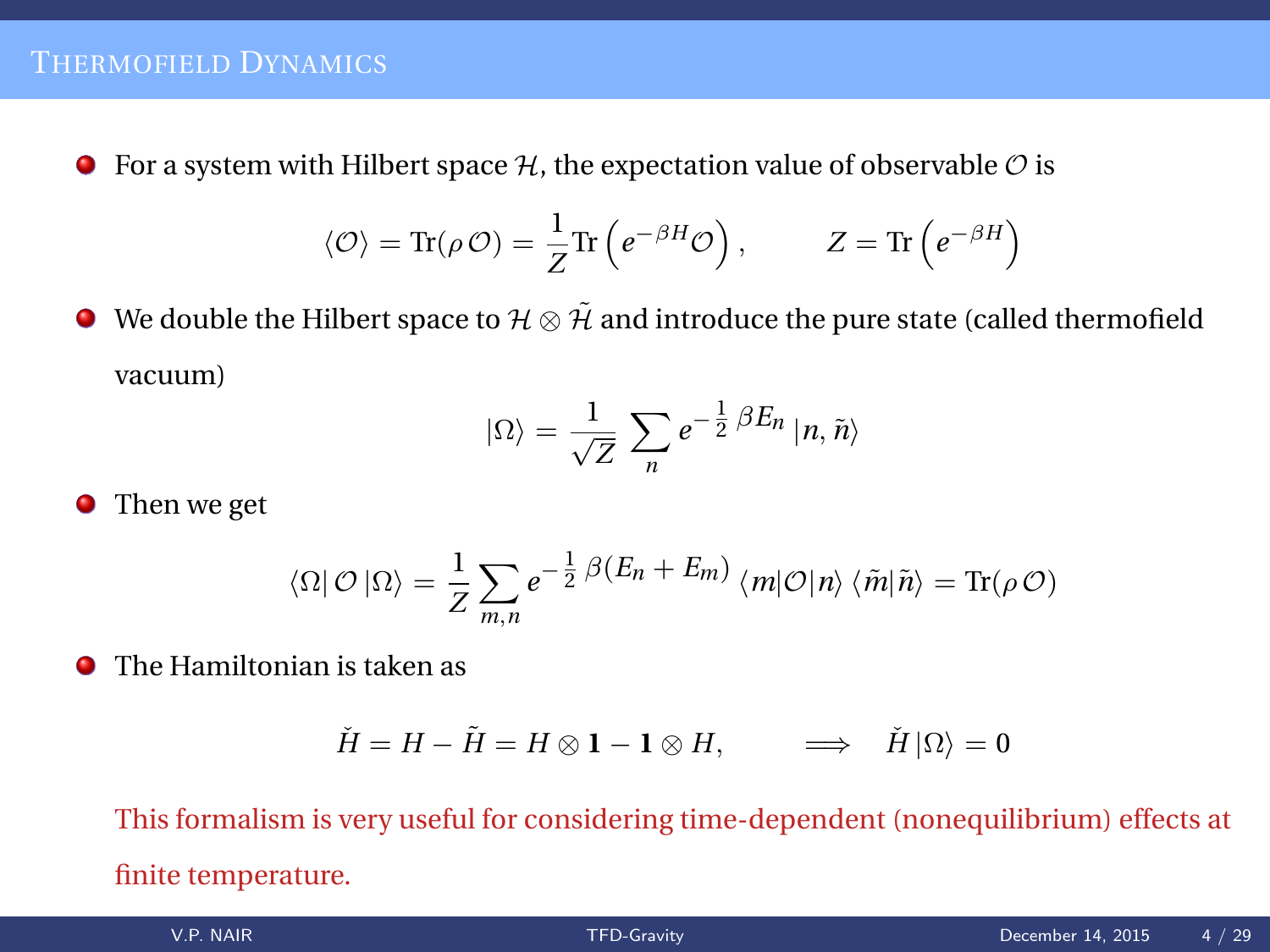For a quantum system, the density matrix evolves by the Liouville equation

$$
i\frac{\partial \rho}{\partial t} = H \rho - \rho H
$$

● We can write an "action" for this.

$$
S = \int dt \,\mathrm{Tr} \left[ \rho_0 \, \left( U^\dagger \, i \frac{\partial U}{\partial t} - U^\dagger \, H \, U \right) \right]
$$

where *U*'s are to be varied, and  $\rho = U \rho_0 U^{\dagger}$ .

- Our first step is to construct a similar action for thermofield dynamics.
- For this we start by using coherent states  $\phi_n(z)$ ,  $\chi_n(w)$  such that  $\bullet$

$$
\int_{\mathcal{M}} d\mu(\bar{z}, z) \phi_n^* \phi_m = \delta_{nm}, \qquad \int_{\mathcal{M}} d\mu(\bar{w}, w) \chi_n^* \chi_m = \delta_{nm}
$$

There are many choices for the space of *z*,  $\bar{z}$  (and  $w, \bar{w}$ ); the simplest is to use CP<sup>N−1</sup>.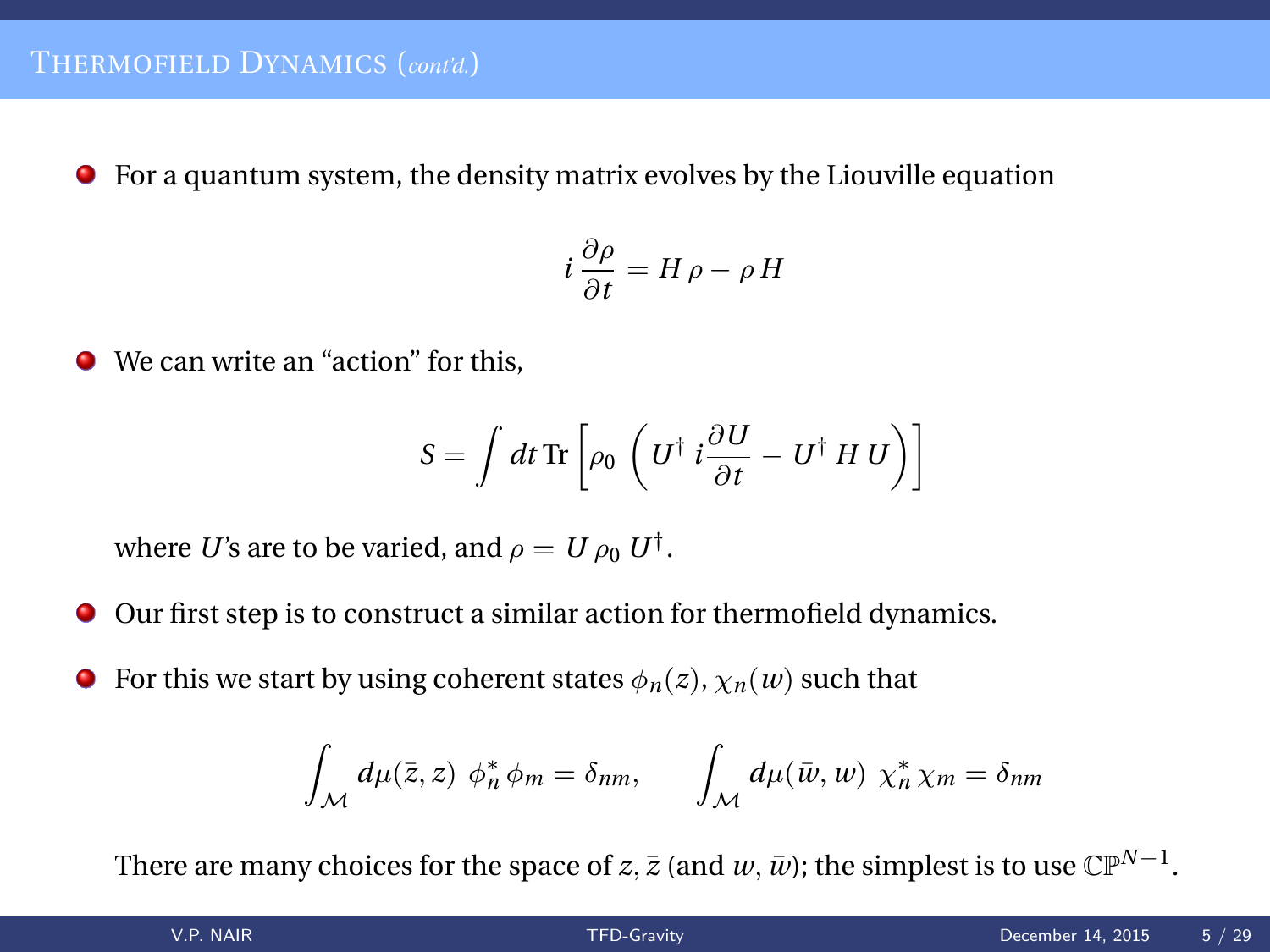The states can be taken for this case as

$$
\langle N|z\rangle = \frac{1}{\sqrt{1+\overline{z}\cdot z}}, \qquad \langle i|z\rangle = \frac{z_i}{\sqrt{1+\overline{z}\cdot z}}, \quad i=1,2,\cdots, (N-1)
$$

These can be made orthonormal with the integration measure corresponding to the standard Fubini-Study metric,

$$
d\mu = \frac{(N-1)!}{\pi^{N-1}} \prod_i dz_i \, d\bar{z}_i \, \frac{1}{(1+z \cdot \bar{z})^N}
$$

• Then the thermofield state  $|\Omega\rangle$  can be represented as

$$
|\Omega\rangle = \chi_n^* (\sqrt{\rho})_{nm} \phi_m, \qquad \mathcal{O} |\Omega\rangle = \chi^{\dagger} \sqrt{\rho} \mathcal{O} \phi
$$

We get, as expected,

$$
\langle \Omega | \mathcal{O} | \Omega \rangle = \int \phi_a^* (\sqrt{\rho})_{ab} \, \chi_b \, \chi_c^* (\sqrt{\rho})_{cd} (\mathcal{O} \phi)_d = \text{Tr}(\rho \, \mathcal{O})
$$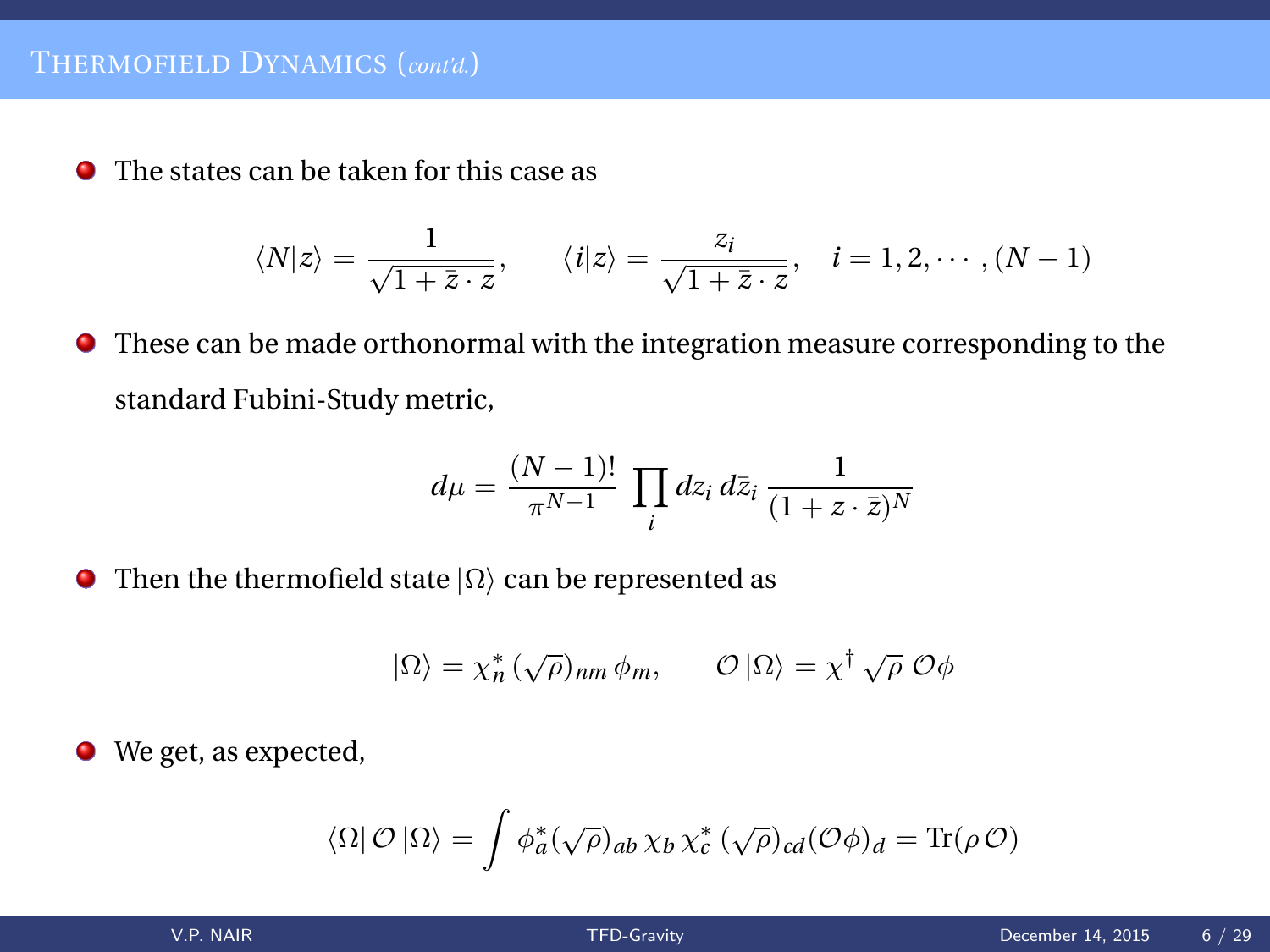One can also use coherent states based on other groups. For example, for *SU*(2), i.e., for  $\mathbb{CP}^1$ , we use the rank  $r$  representation with

$$
\phi_n(z,\bar{z}) = \left[\frac{(r+1)!}{n!(r-n)!}\right]^{\frac{1}{2}} \frac{z^n}{(1+\bar{z}z)^{r/2}}, \qquad n = 0, 1, \cdots, r
$$

Introduce a slight change of notation,

$$
\Omega(\bar{z}, \bar{u}) = \sum_{nm} \psi_n(\bar{u}) (\sqrt{\rho})_{nm} \phi_m(\bar{z}), \qquad \chi(w) \to \psi(\bar{u})
$$

Time evolution is given by a path integral

$$
\phi_n(\bar{z},t) = \int [\mathcal{D}z] e^{i S(z,\bar{z},t|z',\bar{z}')} \phi_n(\bar{z}',0)
$$
  

$$
\Omega(\bar{z},\bar{u},t) = \int [\mathcal{D}z \mathcal{D}u] e^{i S(z,\bar{z},t|z',\bar{z}')} e^{i \tilde{S}(u,\bar{u},t|u',\bar{u}')} \Omega(\bar{z}',\bar{u}',0)
$$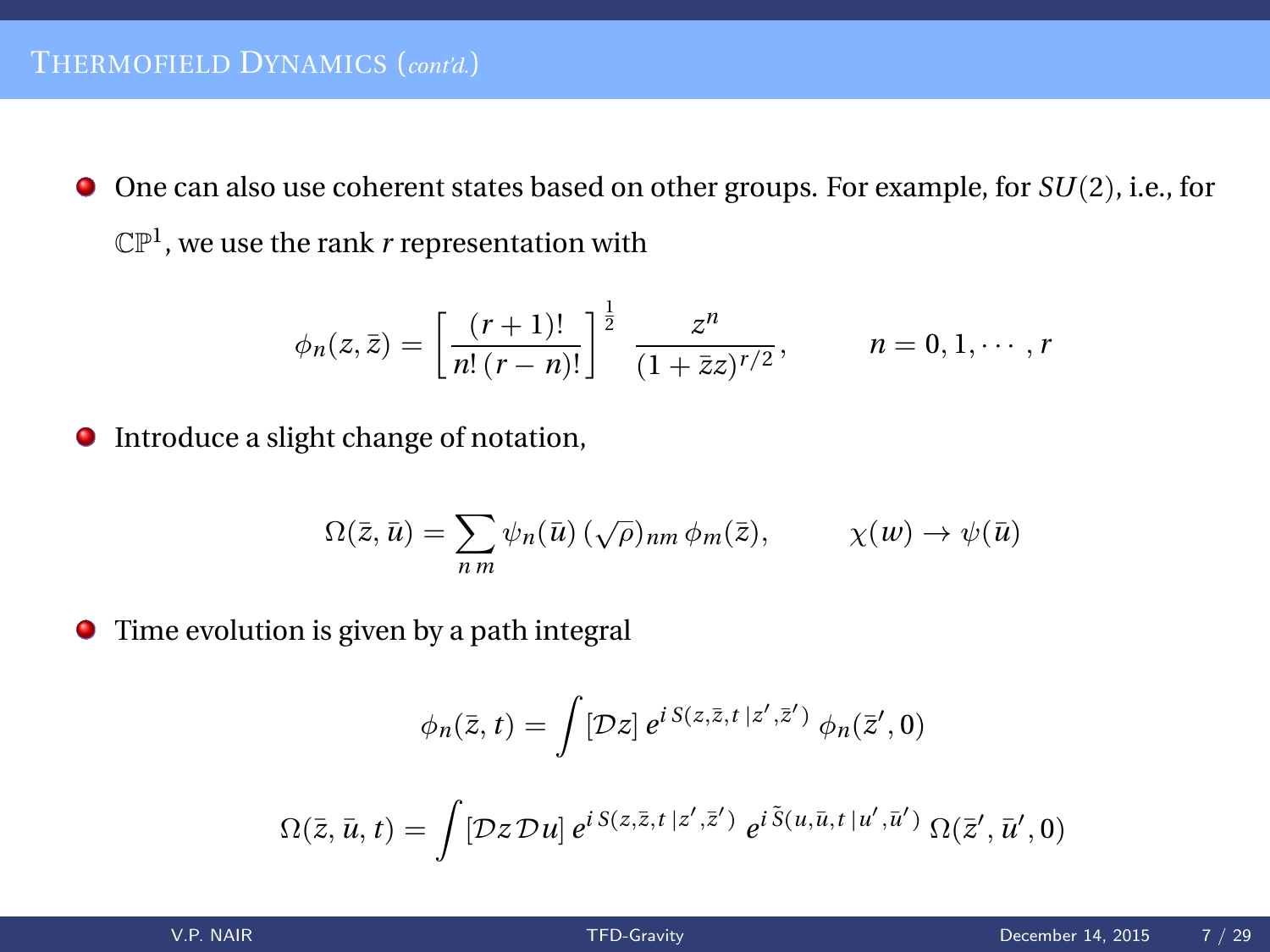The vacuum-to-vacuum amplitude is given by

$$
F = \int [\mathcal{D}z \mathcal{D}u] \ \Omega^*(z, u) \ e^{i \mathcal{S}(z, \bar{z}, t \, |z', \bar{z}')} \ e^{i \tilde{\mathcal{S}}(u, \bar{u}, t \, |u', \bar{u}')} \ \Omega(\bar{z}', \bar{u}')
$$
  

$$
= \sum (\sqrt{\rho})_{kl}^* \ \langle k| \ e^{-iH_z t} \ |a \rangle \ \langle l| \ e^{-iH_u t} \ |b \rangle \ (\sqrt{\rho})_{ab}
$$
  

$$
e^{i \mathcal{S}(z, \bar{z}, t \, |z', \bar{z}')} = \langle z| \ e^{-iH_z t} \ |z' \rangle
$$

We choose  $H_u = -H^T$ , to be consistent with the algebra, so that

$$
F = \text{Tr}\left(\sqrt{\rho}^{\dagger} e^{-iHt} \sqrt{\rho} e^{iHt}\right)
$$

This may be viewed as a contour integral as

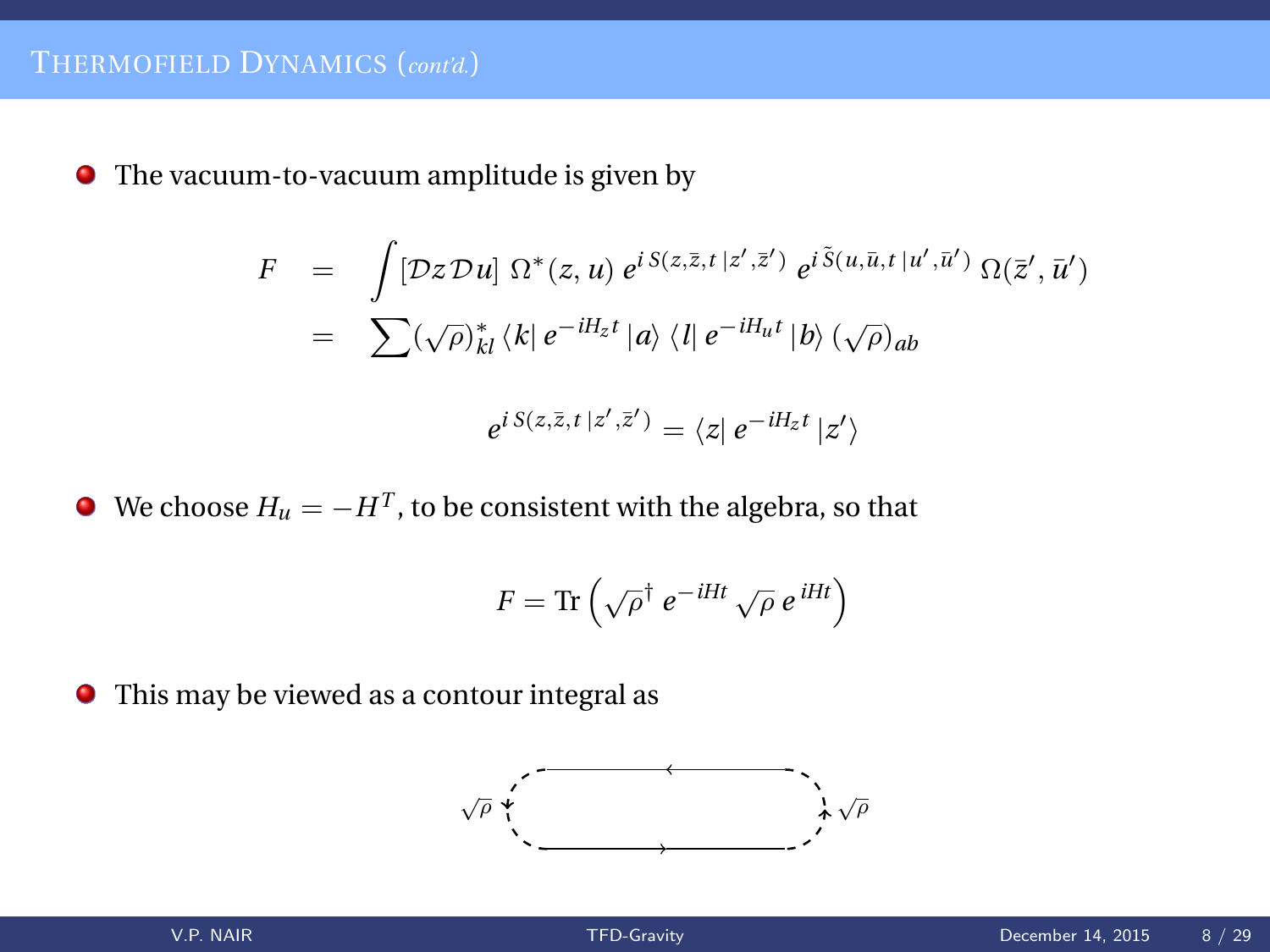Correlation functions (which are the observables of interest) are of the form

$$
\langle A(t_1) B(t_2) \rangle = \text{Tr} \left( \sqrt{\rho} \ U(t, t_1) A \ U(t_1, t_2) B \ U(t_2, 0) \sqrt{\rho} \ U^{\dagger}(t, 0) \right)
$$

This is not the Schwinger-Keldysh type contour-ordered correlator. If we define

$$
\Omega_K = \sum_{nm} \psi_n(\bar{u}) \, K_{nm} \, \phi_m(\bar{z})
$$

we have

$$
F = \int [\mathcal{D}z \mathcal{D}u] \; \Omega_{\sqrt{\rho}}^*(z, u) \; e^{i \, S(z, \bar{z}, t \, |z', \bar{z}')}\; e^{i \, \tilde{S}(u, \bar{u}, t \, |u', \bar{u}')}\; \Omega_{\sqrt{\rho}}(\bar{z}', \bar{u}')
$$

The Schwinger-Keldysh type contour-ordered correlator is

$$
F_{1\rho} = \int [\mathcal{D}z \mathcal{D}u] \; \Omega^*_{1}(z,u) \; e^{i \mathcal{S}(z,\bar{z},t\,|z',\bar{z}')} \; e^{i \tilde{\mathcal{S}}(u,\bar{u},t\,|u',\bar{u}')}\, \Omega_{\rho}(\bar{z}',\bar{u}')
$$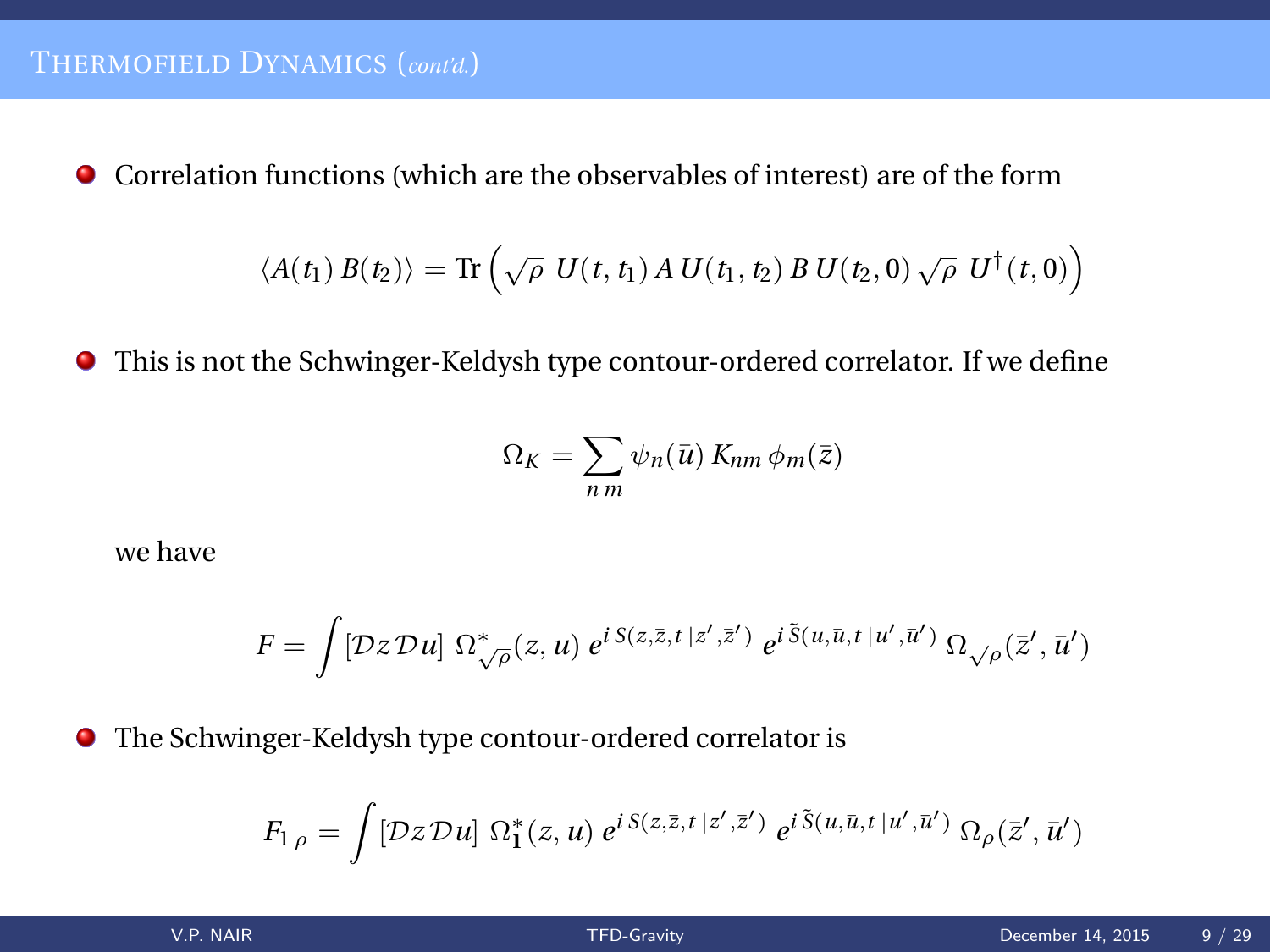Turning to the action for the coherent states

$$
S = \int dt \left[ (i \bar{z}_k \dot{z}_k - \bar{z}_k H_{kl} z_l) + \left( i \bar{u}_k \dot{u}_k + \bar{u}_k H_{kl}^T u_l \right) \right]
$$

with the constraints

$$
\bar{z}_k z_k = 1, \qquad \bar{u}_k u_k = 1
$$

**●** The symplectic form (for *z*,  $\bar{z}$ ) is  $\omega = i d\bar{z}_k \wedge dz_k$  and lead to wave functions of the form

$$
\Psi = \exp\left(-\frac{1}{2}z_k\overline{z}_k\right)f(\overline{z})
$$

with  $z_k$  acting as  $\partial/\partial \bar{z}_k$  on the the *f*'s.

- The constraint shows that the *f* can have one power of  $\bar{z}$ , which implies that  $f(\bar{z}) \sim \bar{z}_k$ .
- There are exactly *N* states, giving the rank 1 representation of *U*(*N*).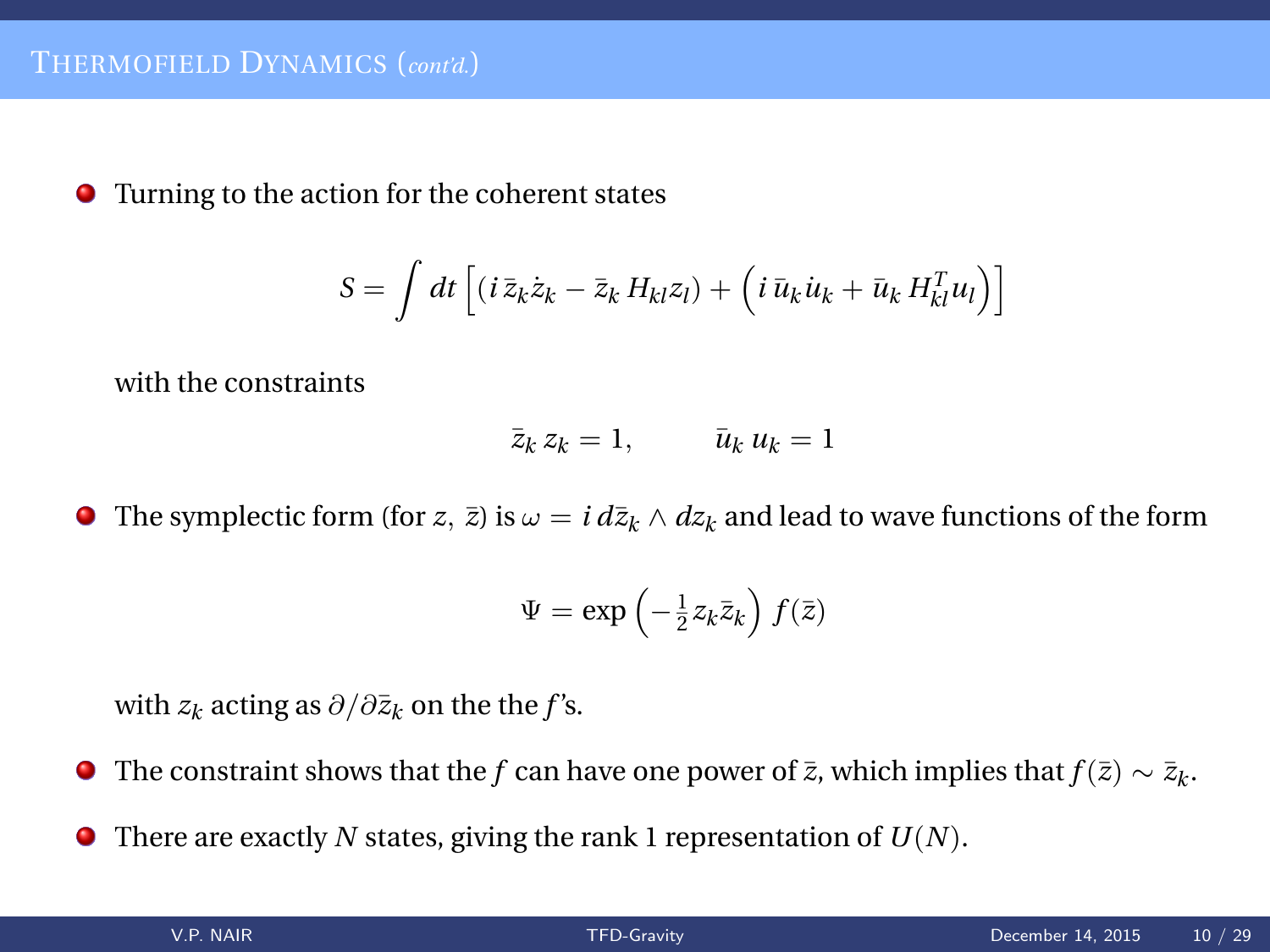**•** The Hamiltonian operator is

$$
H = \bar{z}_k H_{kl} \frac{\partial}{\partial \bar{z}_l}
$$

Matrix elements of this Hamiltonian  $\Longrightarrow$   $H_{kl}$ .

 $\bullet$  Story for *u*,  $\bar{u}$  is similar,

$$
\Psi = \exp(-u \cdot \bar{u}/2) f(\bar{u}), \qquad H = -\bar{u}_k H_{kl}^T \frac{\partial}{\partial \bar{u}_l}, \qquad \langle k | H | l \rangle = -H_{kl}^T
$$

The operation  $H \to -H^T$  represents conjugation in the Lie algebra of  $U(N)$ .

**It is useful to define** 

$$
z_k = \xi_{k1}, \qquad \bar{u}_k = w_k = \xi_{k2}, \qquad P = \begin{bmatrix} 1 & 0 \\ 0 & -1 \end{bmatrix}
$$

which gives the action

$$
S = \int dt \sum_{\alpha,\beta=1,2} P_{\alpha\beta} \left( i \bar{\xi}_{k\beta} \dot{\xi}_{k\alpha} - \bar{\xi}_{k\beta} H_{kl} \xi_{l\alpha} \right) = \int dt \,\text{Tr} \left[ P \left( i \xi^{\dagger} \dot{\xi} - \xi^{\dagger} H \xi \right) \right]
$$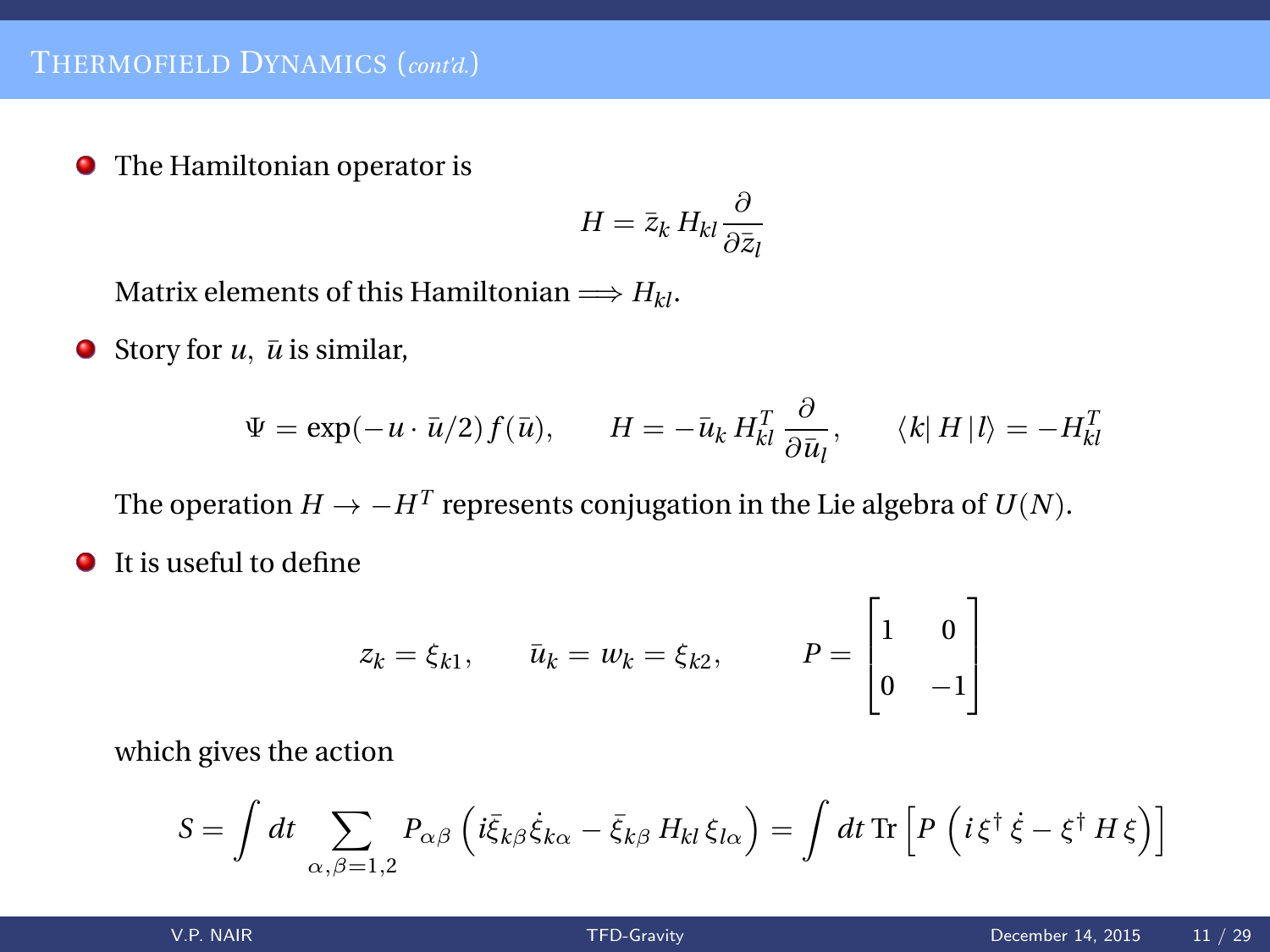### THERMOFIELD DYNAMICS (*cont'd.*)

- The variables  $z_k$ ,  $u_k$  with the constraint define (two copies of)  $\mathbb{CP}^{N-1}$ . Define  $\xi_{k\alpha}=U_{k0}^{(\alpha)}=\langle k|U^{(\alpha)}|0\rangle,$  for two unitary matrices  $U^{(\alpha)}$
- The action now takes the form

$$
S = \int dt \, \left[ \left( i \, U^{(1)\dagger} \, U^{(1)} - U^{(1)\dagger} H \, U^{(1)} \right)_{00} - \left( i \, U^{(2)\dagger} \, U^{(2)} - U^{(2)\dagger} H \, U^{(2)} \right)_{00} \right]
$$

 $\bullet$  The state  $\Omega$  is

$$
\Omega = \bar{z}_k \sqrt{\rho_{kl}} w_l = \bar{\xi}_{k1} \sqrt{\rho_{kl}} \xi_{l2} = \langle 0 | U^{(1) \dagger} \sqrt{\rho} U^{(2)} | 0 \rangle
$$

 $\bullet$  We can include the factors of  $\sqrt{\rho}$  as well by defining

$$
\mathcal{A} = -i \left[ H dt + \frac{i}{2\pi} \log \rho d\theta \right]
$$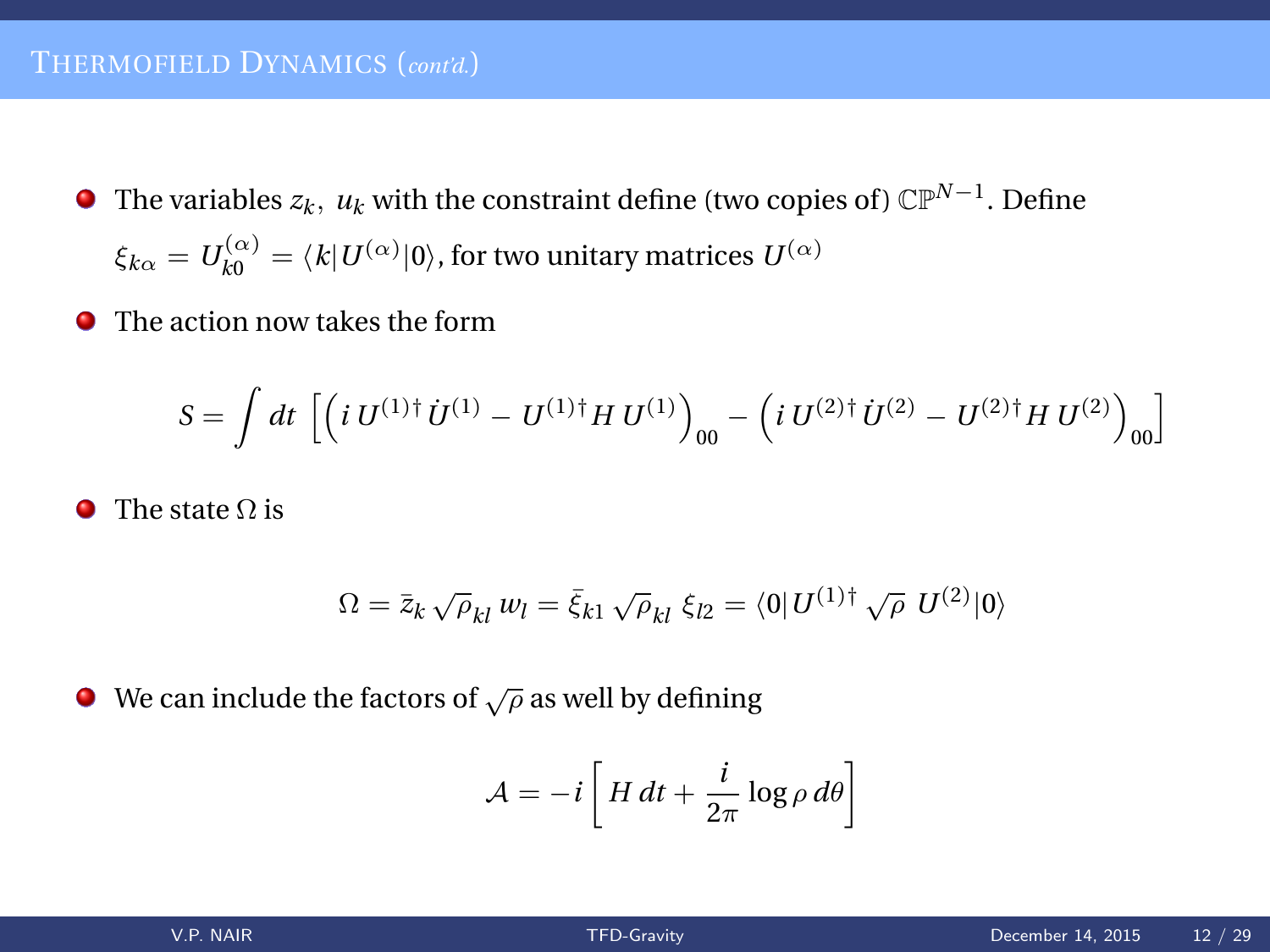The amplitude of interest is then

$$
F_J = \int [\mathcal{D}U] \, \exp\left[\oint_C \left(-U^\dagger \, \dot{U} + U^\dagger \, \mathcal{A} \, U\right)_{00} + \oint A J + B \, I'\right]
$$

With  $J = J' = 0$ ,

$$
F_{J=0}(C) = \text{Tr}\,\mathcal{P}e^{\oint_C \mathcal{A}}
$$

The contour is on  $\mathbb{R} \times S^1$  of the form



The Renyi entropy can related to multiple holonomy around the  $S^1$  direction

$$
S_R(t) = \frac{1}{1-n} \log(W(C, n, t))
$$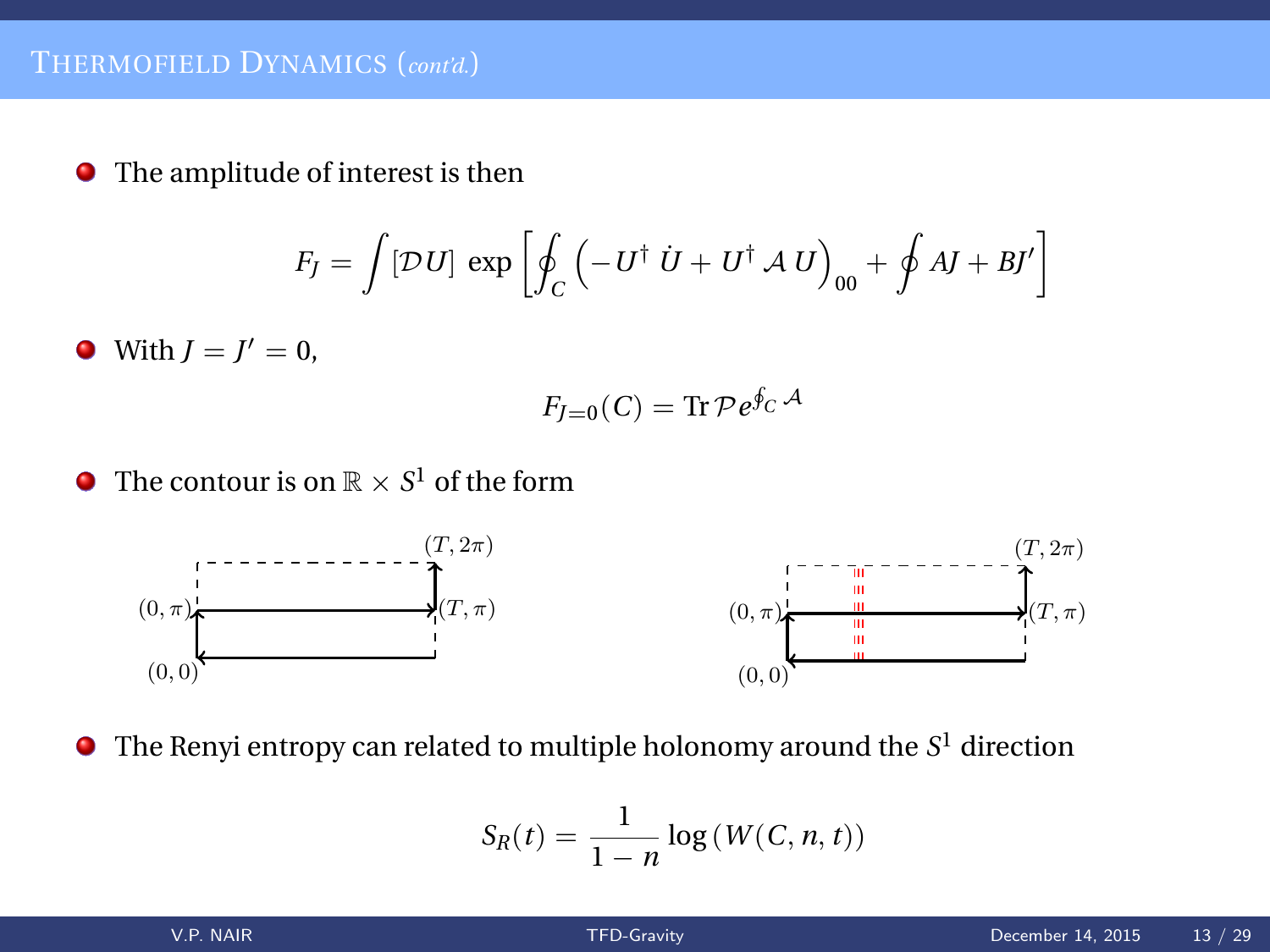Now we rewrite this as a field theory functional integral.

$$
\langle k|e^{-iHt}|l\rangle = \langle 0|a_k e^{-iHt} a_l^{\dagger} |0\rangle = \langle 0|T a_k(t) a_l^{\dagger} (0) |0\rangle
$$
  

$$
= \mathcal{N} \int [da \, da^*] e^{iS} a_k(t) a_l^{\dagger} (0)
$$
  

$$
S = \int dt \left[ a_k^* (i\partial_0) a_k - a_k^* H_{kl} a_l \right], \qquad \mathcal{N}^{-1} = \int [da \, da^*] e^{iS}
$$

 $\bullet$  Introduce a  $(z, \bar{z})$ -dependent field (on M)

$$
\psi(z,\bar{z},t) = \sum_{k} a_k z_k, \qquad \psi^{\dagger}(z,\bar{z},t) = \sum_{k} a_k^{\dagger} \bar{z}_k
$$

The diagonal coherent state representation of operators also allows us to introduce

 $A_0(z, \bar{z}) = H(z, \bar{z})$  such that

$$
H_{kl} = \int_{\mathcal{M}} d\mu(z,\bar{z}) \,\bar{z}_k \, H(z,\bar{z}) \, z_l = \int_{\mathcal{M}} d\mu(z,\bar{z}) \,\bar{z}_k \, A_0(z,\bar{z}) \, z_l
$$

 $\bullet$ The action now becomes

$$
S = \int dt \, d\mu(z, \bar{z}) \, \left[ \psi^*(i\partial_0)\psi - \psi^\dagger A_0(z, \bar{z}) \psi \right]
$$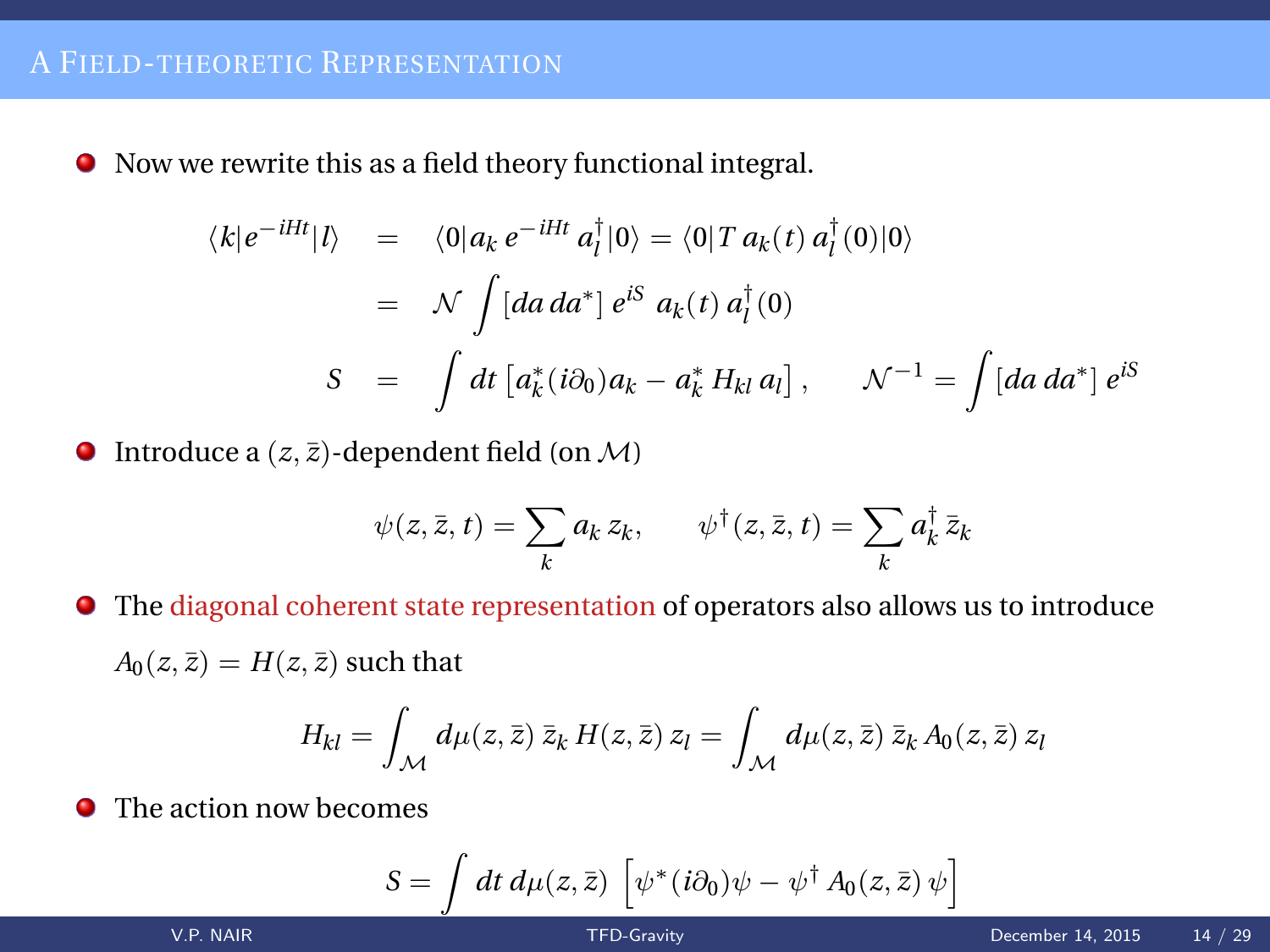We can go beyond fields which are "holomorphic" to general ones by considering the holomorphic ones as the lowest Landau level of a mock quantum Hall system. Use the action

$$
S = \int dt \, d\mu(z, \bar{z}) \left[ \psi^* \left( i \partial_0 - A_0(z, \bar{z}) + \frac{D^2 + E_0}{2m} \right) \psi \right]
$$

• Collecting results,

$$
F = \mathcal{N} \int [d\psi d\psi^* d\phi d\phi^*] e^{iS} \Omega^*(t) \Omega(0)
$$
  

$$
\Omega(\psi^*, \phi^*) = \int_{\mathcal{M}} d\mu(z, \bar{z}) d\mu(w, \bar{w}) \psi^*(z) \phi^*(w) (z_k \sqrt{\rho_{kl}} w_l)
$$
  

$$
S = \int dt d\mu(z, \bar{z}) \left[ \psi^* \left( i \partial_0 - A_0(z, \bar{z}) + \frac{D^2 + E_0}{2m} \right) \psi - \psi \to \phi \right]
$$
  

$$
= \int dt \int_{\mathcal{M}} d\mu(z, \bar{z}) \psi^* \left( i \partial_0 - A_0(z, \bar{z}) + \frac{D^2 + E_0}{2m} \right) \psi
$$
  

$$
+ \int dt \int_{\tilde{\mathcal{M}}} d\mu(z, \bar{z}) \phi^* \left( i \partial_0 - A_0(z, \bar{z}) + \frac{D^2 + E_0}{2m} \right) \phi
$$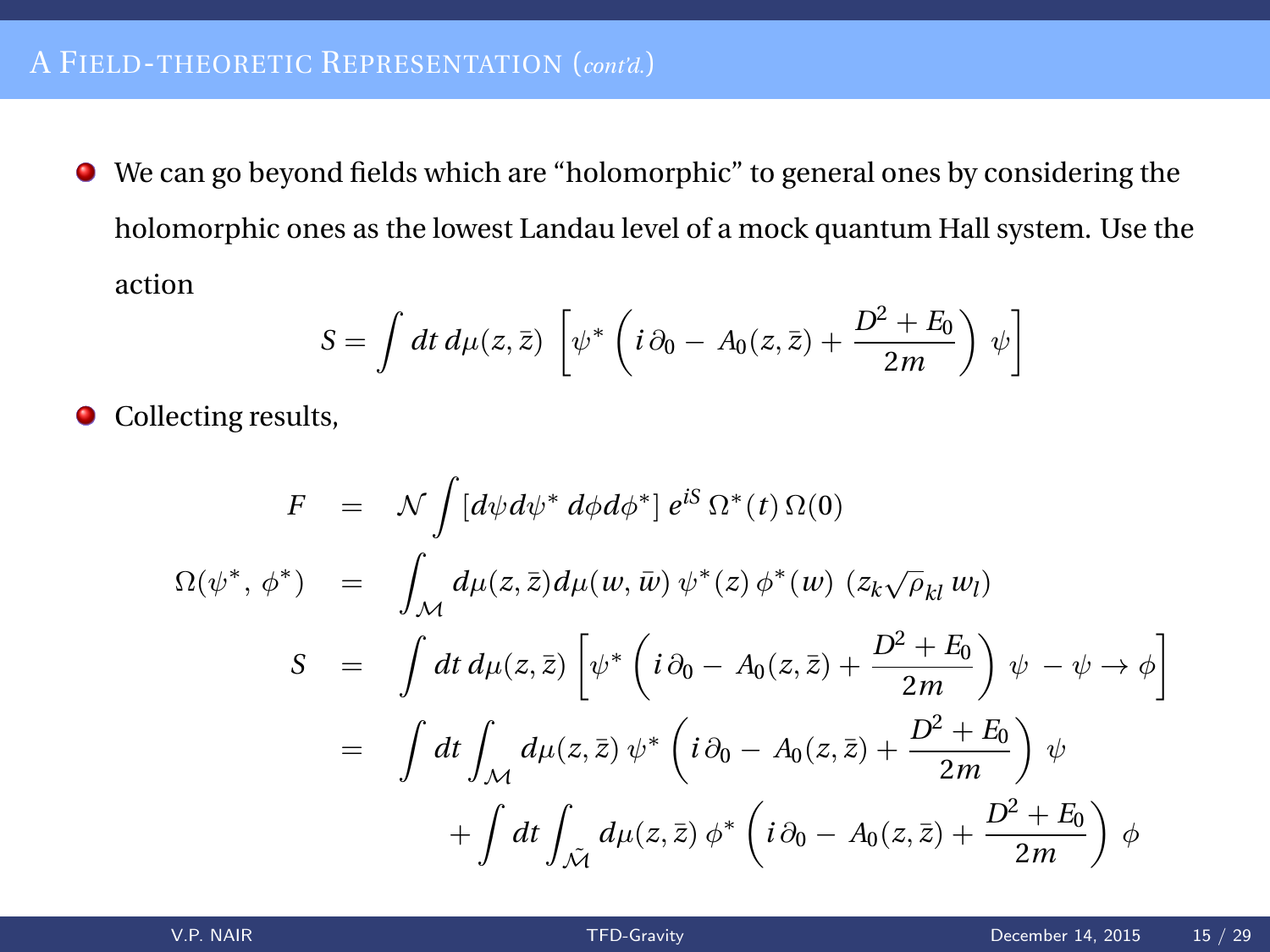**Take the states to be of the form**  $|k\rangle = |\alpha I\rangle \in \mathcal{H}_1 \otimes \mathcal{H}_2$  **and define a set of fermion fields** 

$$
\psi_I = \sum_{\alpha} a_{\alpha I} z_{\alpha} \implies
$$
\n
$$
S = \int dt \int_{\mathcal{M}} d\mu(z, \bar{z}) \psi_I^* \left( i \partial_0 \delta_{IJ} - (A_0(z, \bar{z})_{IJ} + \frac{D^2 + E_0}{2m} \delta_{IJ} \right) \psi_I
$$
\n
$$
+ \int dt \int_{\tilde{\mathcal{M}}} d\mu(z, \bar{z}) \phi_I^* \left( i \partial_0 \delta_{IJ} - (A_0(z, \bar{z}))_{IJ} + \frac{D^2 + E_0}{2m} \delta_{IJ} \right) \phi_I
$$

Labels *I*, *J*  $\sim$  some internal symmetry or degrees of freedom.

**If**  $M \times \mathbb{R}$  admits spinors, we can replace the action by the Dirac type action

$$
S=\int dt\int_{\mathcal{M}}d\mu(z,\bar{z})\,\bar{\Psi}_I(i\gamma^\mu D_\mu)_{IJ}\Psi_J+\int dt\int_{\tilde{\mathcal{M}}}d\mu(z,\bar{z})\,\bar{\Phi}_I(i\gamma^\mu D_\mu)_{IJ}\Phi_J
$$

 $\Psi$  and  $\Phi$  are spinors,  $\gamma^\mu=$  the standard Dirac matrices and  $\bar\Psi=\Psi^\dagger\gamma^0$ ,  $\bar\Phi=\Phi^\dagger\gamma^0$ . The Hamiltonian for  $\Psi/\Phi$  now has the form  $H' + A_0$  with  $H' = -i\gamma^0\gamma^iD_i$ .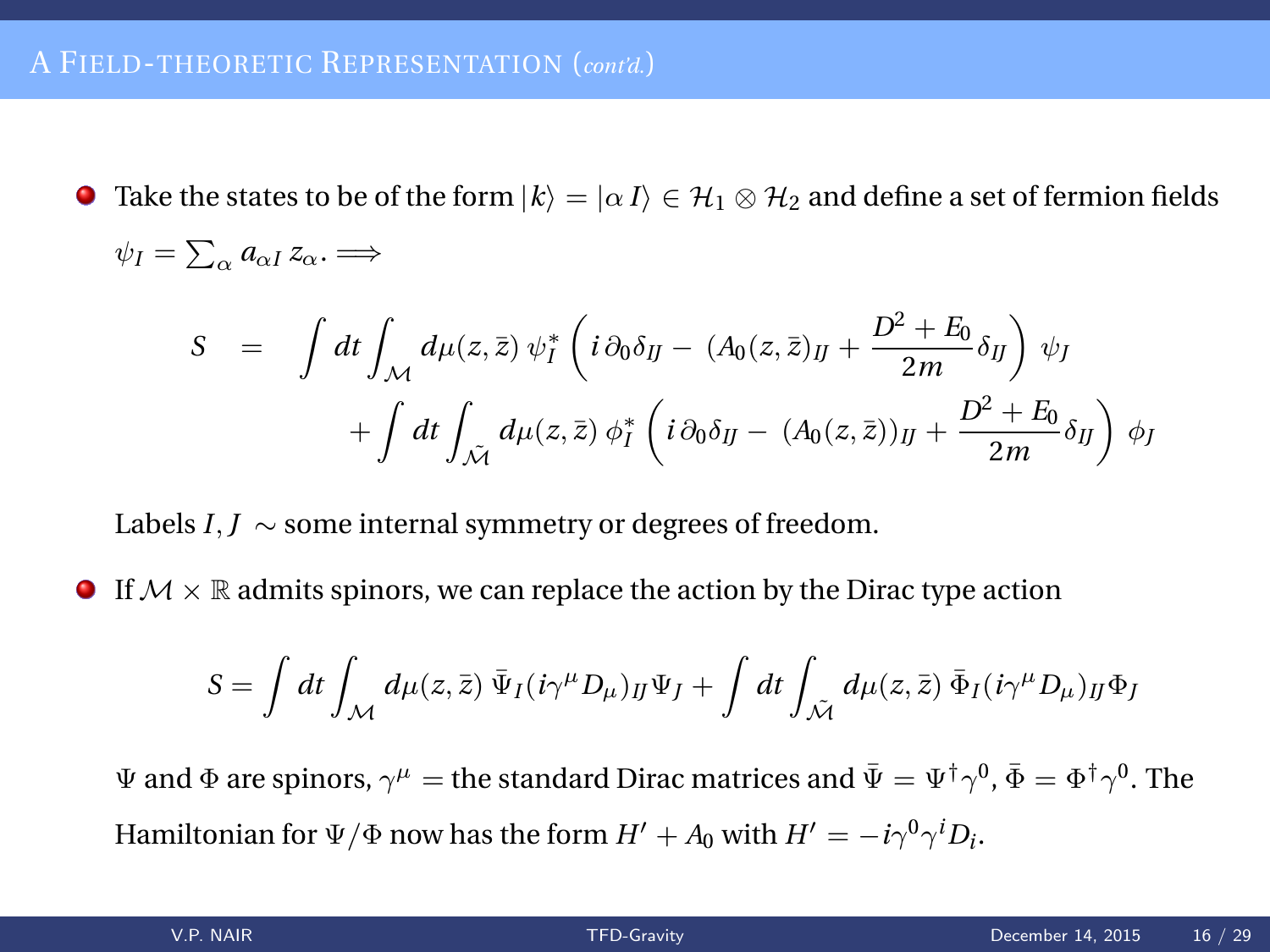### FUZZY SPACES & QHE

- **O** Fuzzy spaces can be defined by the triple  $(\mathcal{H}_N, Mat_N, \Delta_N)$ 
	- $\mathcal{H}_N = N$ -dimensional Hilbert space
	- *Mat*<sub>*N*</sub> = matrix algebra of  $N \times N$  matrices which act as linear transformations on  $\mathcal{H}_N$
	- $\Delta_N$  = matrix analog of the Laplacian.
- In the large *N* approximation
	- $\mathcal{H}_N \longrightarrow$  Phase space M
	- *Mat<sup>N</sup>* −→ Algebra of functions on <sup>M</sup>
	- $\Delta_N \longrightarrow$  needed to define metrical and geometrical properties.
- $\bullet$   $\mathcal{M}_F \equiv (\mathcal{H}_N, Mat_N, \Delta_N)$  defines a noncommutative and finite mode approximation to M.
- Quantum Hall Effect on a compact space M, lowest Landau level ∼ H*<sup>N</sup>*
- . Observables restricted to the lowest Landau level  $\in Mat_N$
- Thermofield dynamics as a field theory functional integral is a realization of this V.P. NAIR [TFD-Gravity](#page-0-0) December 14, 2015 17 / 29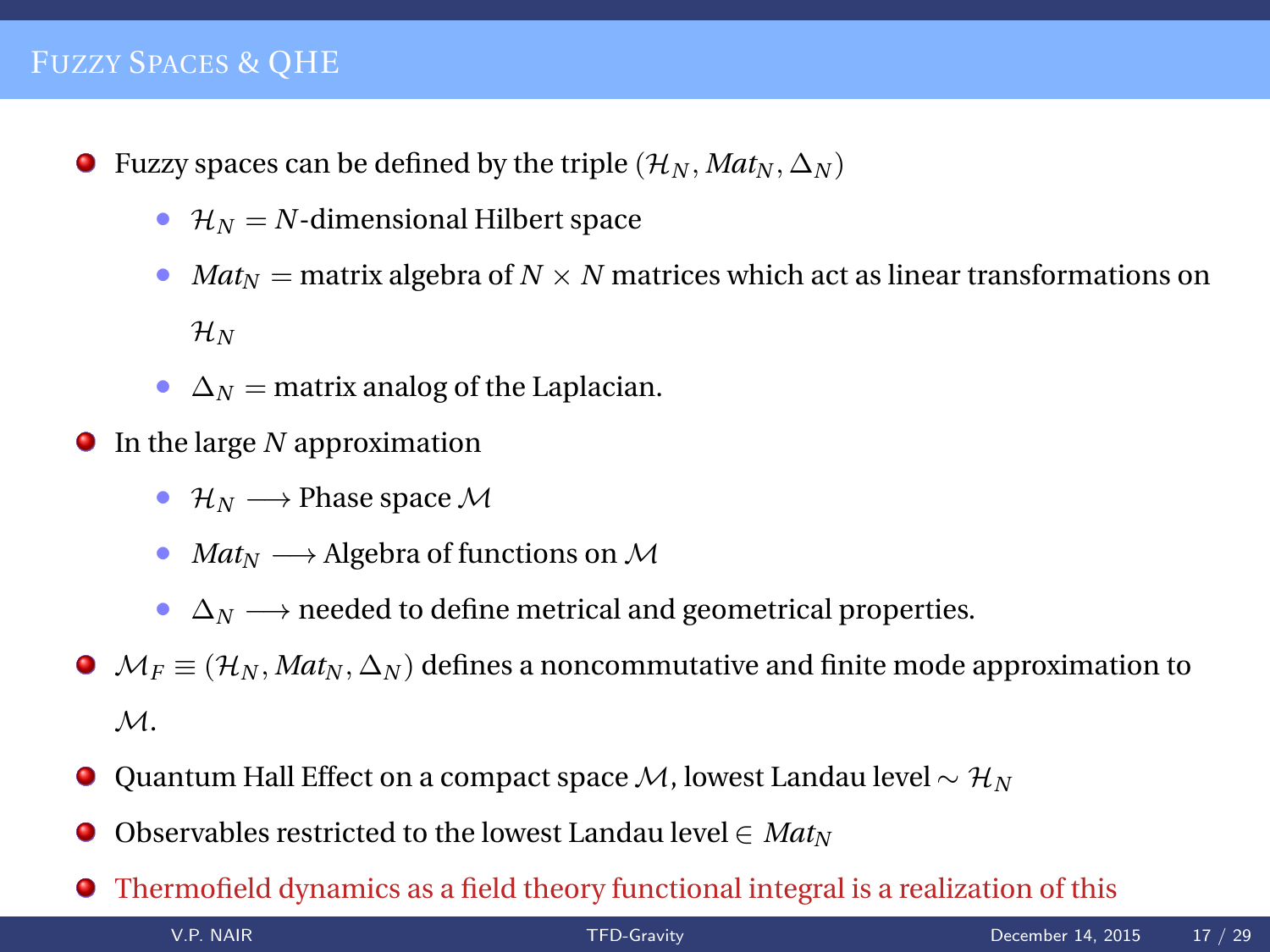Consider the  $(n + 1) \times (n + 1)$  angular momentum matrices  $J^a$ ,  $n = 2j$ 

**O** Define

$$
X^a = \frac{J^a}{\sqrt{j(j+1)}}
$$

• These obey

$$
X^a X^a = 1
$$

- Functions of these matrices are functions of **1**,  $X^a$ ,  $X^{\left(a}X^{b\right)} \frac{1}{3}\delta^{ab}$ ,  $\cdots$ ; there are  $(n+1)^2$ independent functions for a basis.
- ۰ This agrees with

$$
f(S2) = \sum_{0}^{n} f_{lm} Y_{m}^{l}(\theta, \varphi), \qquad \sum_{0}^{n} (2l+1) = (n+1)^{2}
$$

• Further, when 
$$
n \to \infty
$$
,

$$
[X^a, X^b] = i \,\epsilon^{abc} \frac{X^c}{\sqrt{j(j+1)}} \implies 0
$$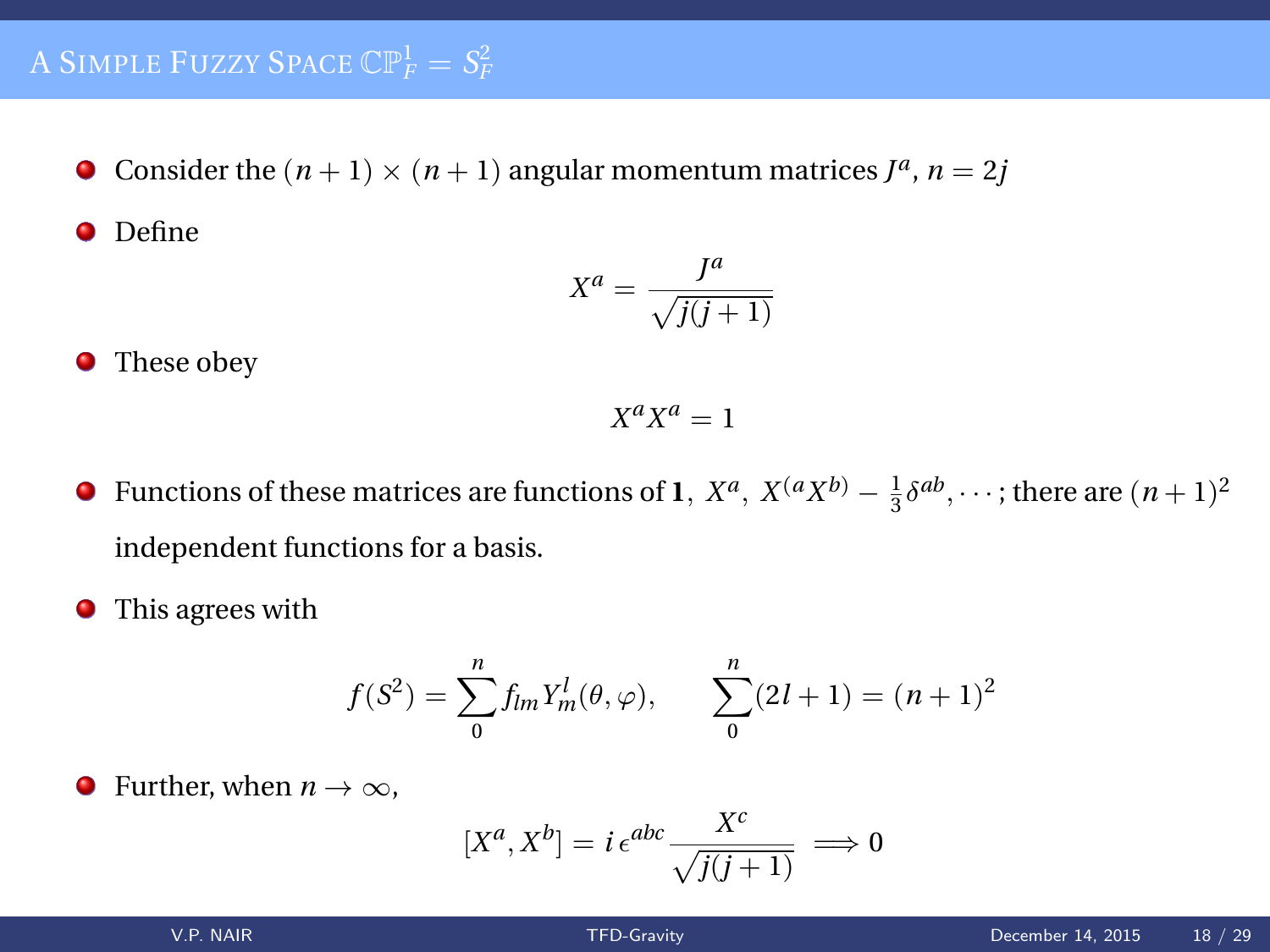- We can generalize to fuzzy versions of  $\mathbb{CP}^k$ , for arbitrary  $k.$  by considering QHE on  $\mathbb{CP}^k$  $(U(1)$  and  $SU(k)$  background fields)
- $\mathbb{CP}^k$  is given as

$$
\mathbb{CP}^k = \frac{SU(k+1)}{U(k)} \sim \frac{SU(k+1)}{U(1) \times SU(k)}
$$

- This allows the introduction of constant background fields which are valued in *U*(*k*) ∼ *U*(1) ⊕ *SU*(*k*)
- Useful comparison:

Minkowski = Poincaré/Lorentz

• Changing the gauge fields of  $U(1) \times SU(k)$  (and more generally  $SU(k+1)$ ) is the same gauging the isometry group.  $\Longrightarrow$  suggest interpreting as gravity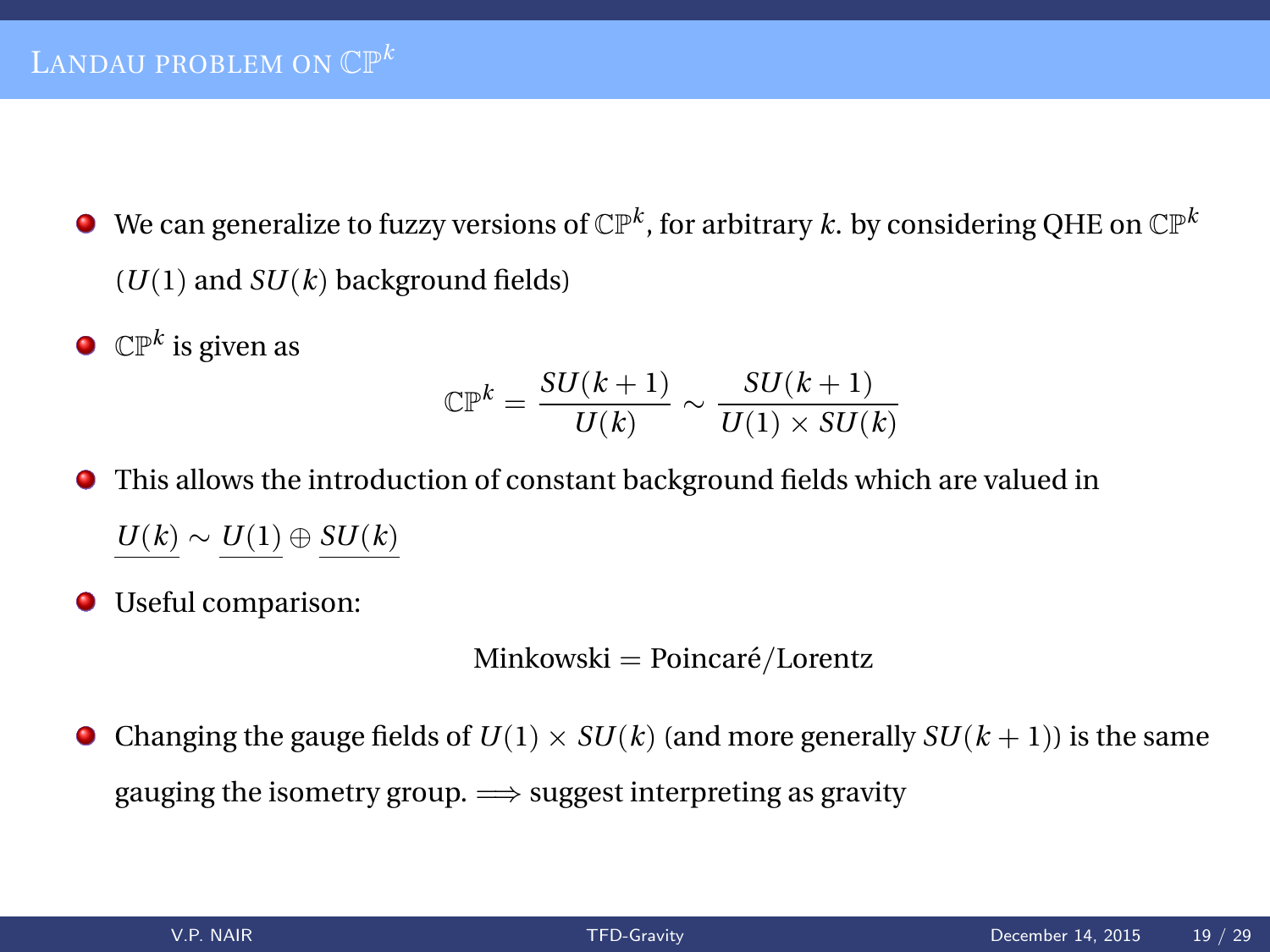## LANDAU PROBLEM ON  $\mathbb{CP}^1$

- **■** The Hilbert space  $H \sim H_1 \otimes H_2 \otimes H_3$  with states of the form  $\vert \alpha, a, I \rangle$ , where  $H_3$  refers to matter system of interest.
- For gravity, as a first approximation, we will not need to consider excitations of the . matter system, which means that we can restrict the matter fields to the ground state. In this case, the
- **O** States ∼  $\vert \alpha, a, 0 \rangle$  corresponding to a representation  $R_1 \otimes R_2$  of *G* with the transformation

$$
|\alpha, a, 0\rangle' = g_{\alpha\beta}^{(1)} g_{ab}^{(2)} | \beta, b, 0 \rangle
$$

*R*<sub>1</sub> defines  $\mathcal{H}_1$ , we take dim $\mathcal{H}_1 \to \infty$ . *R*<sub>1</sub> is a highest weight representation  $\to$ can define symbols and ∗-products.

 $R_2$  = Fixed representation, defines  $H_2$ 

Both are unitary representations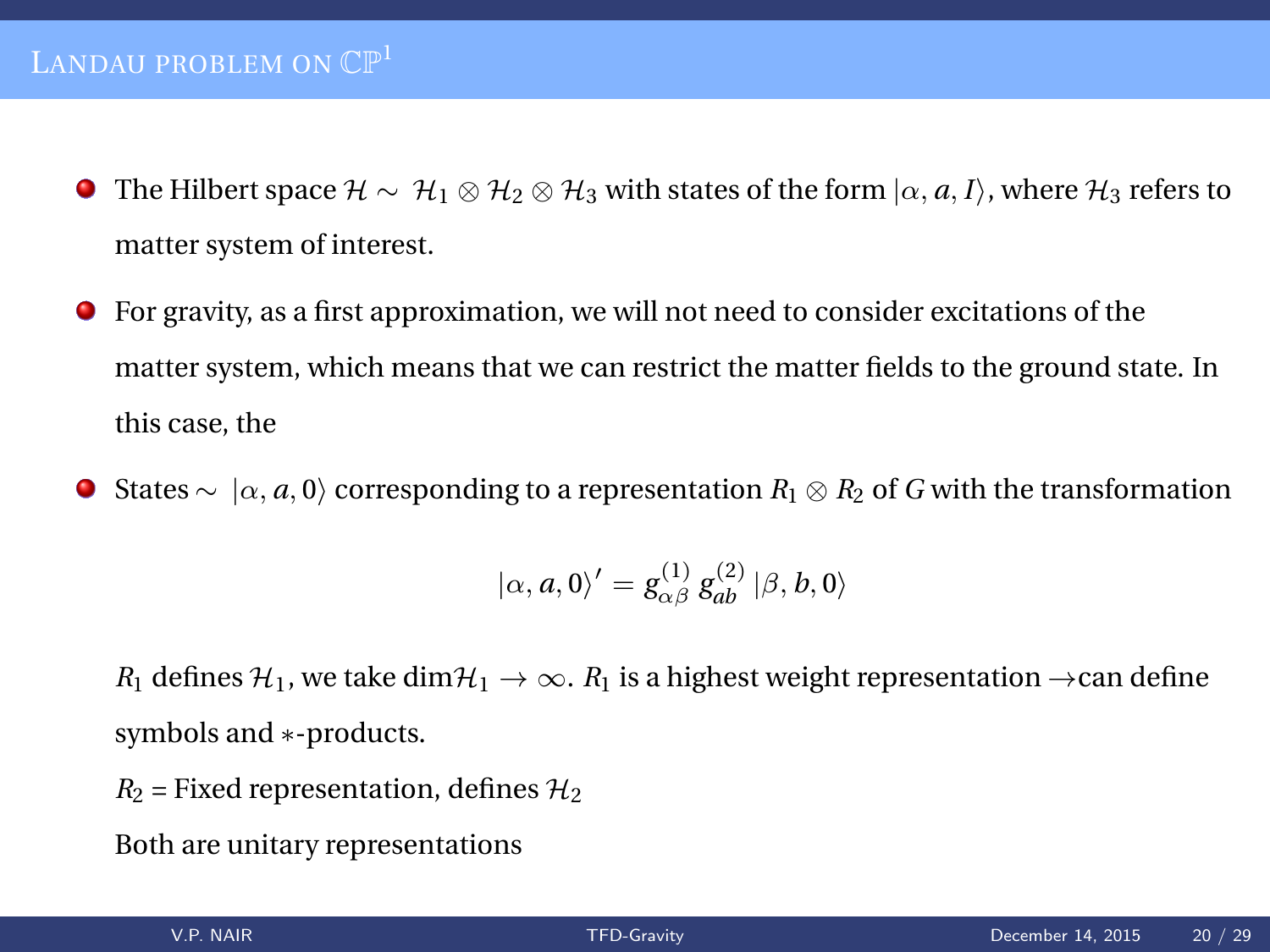# LANDAU PROBLEM ON  $\mathbb{CP}^1$

- Since  $\mathbb{CP}^1$  ∼  $S^2 = SU(2)/U(1)$ , start with choosing  $g = \exp(i\sigma \cdot \theta/2) \in SU(2)$  as coordinates for the space (and a gauge direction).
- $\bullet$  Wave functions are given by the Wigner  $\mathcal D$ -functions

$$
\mathcal{D}_{ms}^{(j)}(g) = \langle j, m | \exp(iJ \cdot \theta) | j, s \rangle
$$

subject to a condition on *s*.

- $\bullet$  Define right translations as  $R_a g = g t_a$ .
- **O** The covariant derivatives  $D_{\pm} = iR_{\pm}/r$ . Since

$$
[R_+, R_-] = 2R_3 \qquad \Longrightarrow \qquad [D_+, D_-] = -\frac{2R_3}{r^2}
$$

we must choose  $R_3$  to be  $-n$  for the Landau problem.

This corresponds to a field  $a = in \text{Tr}(t_3 g^{-1} dg)$ .  $\bullet$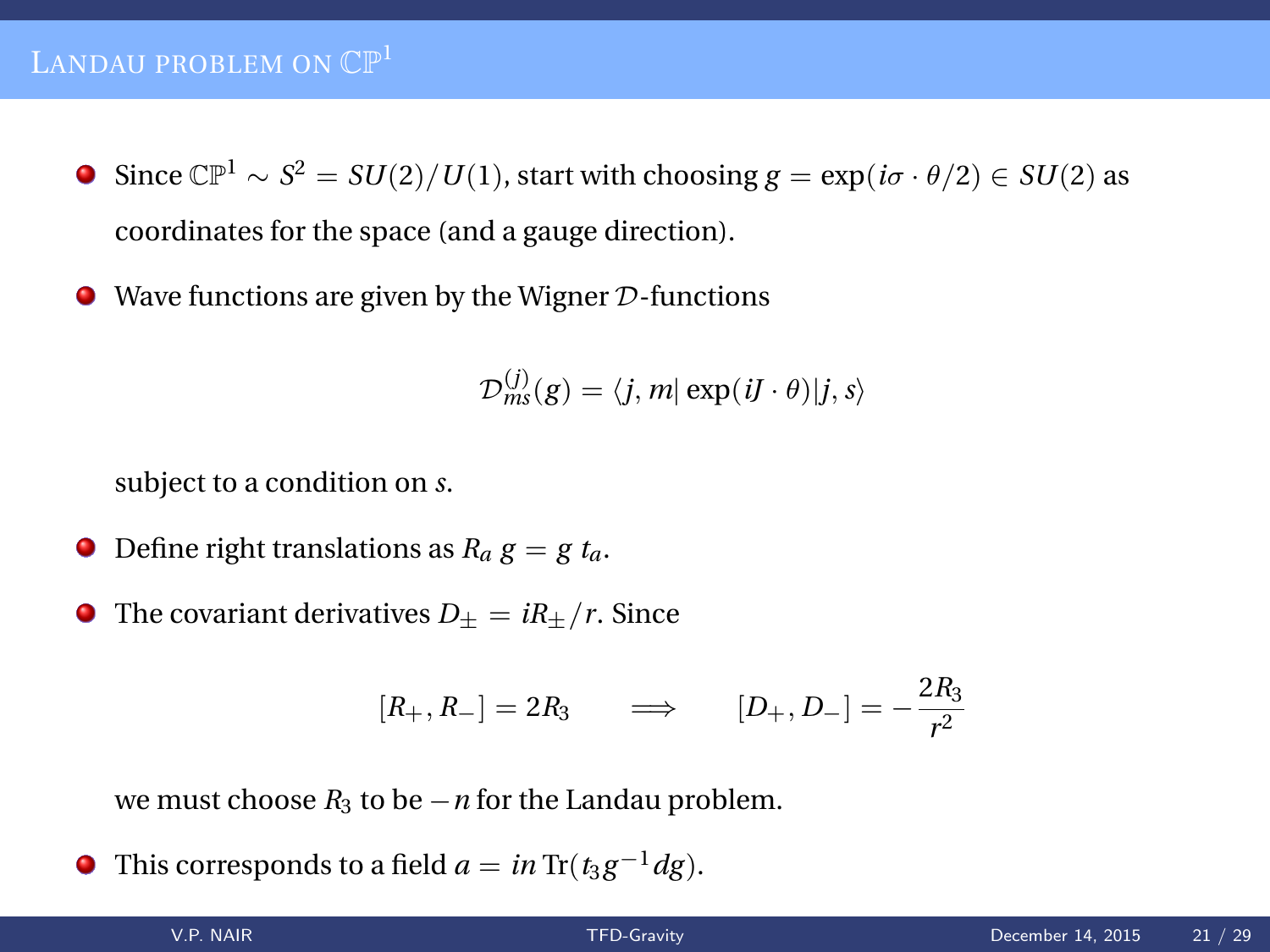**O** The wave functions are thus

$$
\Psi_m(g) \sim \mathcal{D}_{m,-n}^{(j)}(g)
$$

**O** Choose the Hamiltonian as

$$
\mathcal{H} = \frac{1}{4mr^2} \left[ R_+R_- + R_-R_+ \right]
$$

### **•** The left action

$$
L_a\,g = t_a\,g
$$

commutes with  $H$  and corresponds to "magnetic translations".

The lowest Landau level (LLL) has the further condition (holomorphicity condition) ۰

$$
R_-\Psi_m(g)=0
$$

 $\bullet$  LLL states also correspond to co-adjoint orbit quantization of *a* = *in* Tr( $t_3 g^{-1} dg$ ).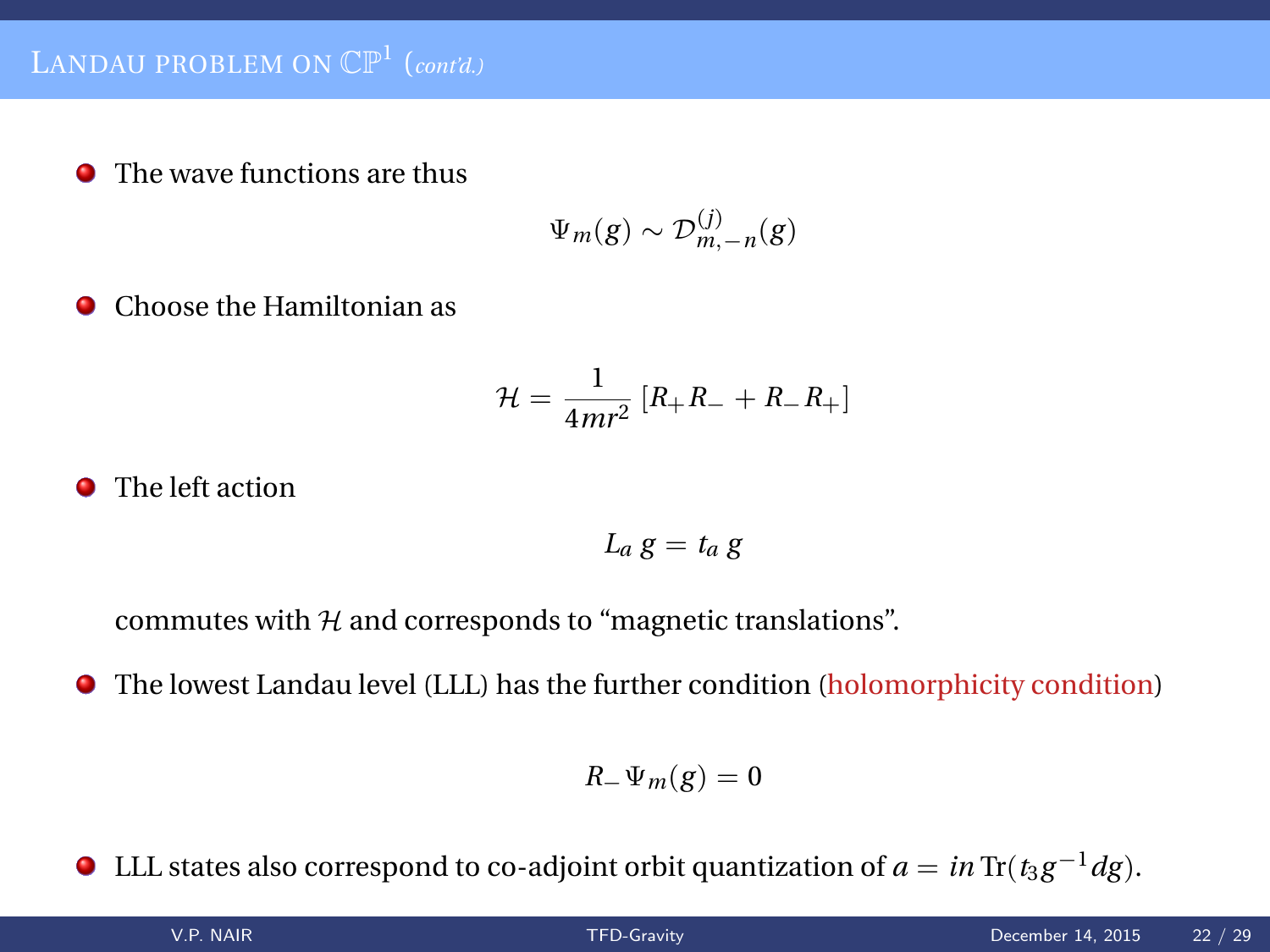Start with the action ۰

$$
S = \int dt \,\text{Tr} \left[ i \rho_0 U^\dagger \partial_t U \,-\, \rho_0 U^\dagger \, \mathcal{A}_0 \, U \right]
$$

The LLL has *N* available states, *K* occupied by fermions,  $1 \ll K \ll N$ .

Form a QH droplet, specified by the density matrix:  $\rho_0 = \sum_{i=1}^{K} |i\rangle\langle i|$ , .



We will take the fully occupied case,  $K = N$ . ( $K < N$  can be analyzed, leads to boundary . terms (which are WZW actions).)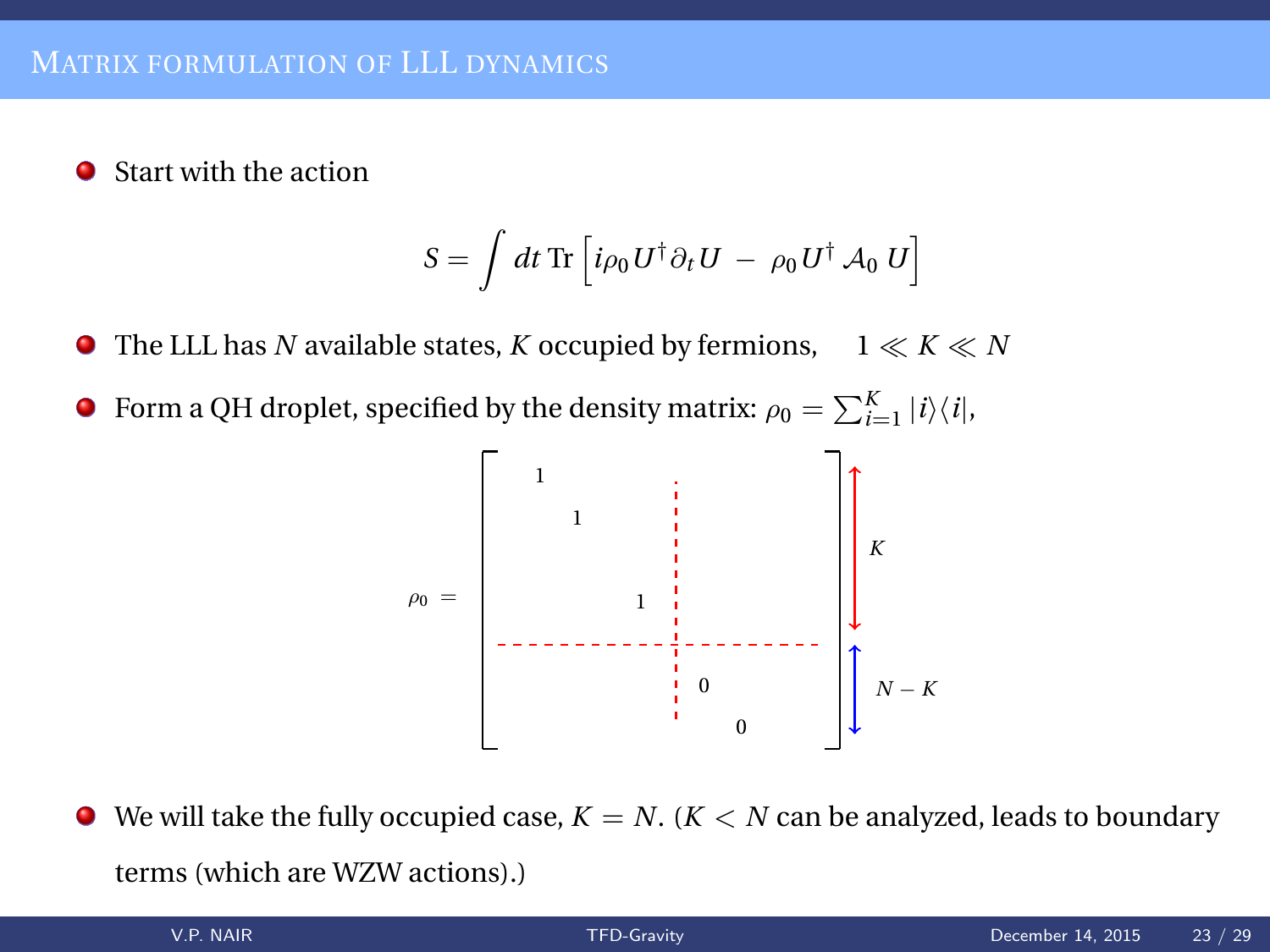$\bullet$  The symbol is defined by

$$
(\hat{A})_{ik} = A_{ik} = \langle -s, i | h^{(s)\dagger} \hat{A} h^{(s)} | -s, k \rangle
$$

| − *s*i is the highest weight state of the spin-*s* representation. As a 2 × 2 matrix,

$$
h = \frac{1}{\sqrt{1 + \bar{z}z}} \begin{pmatrix} 1 & z \\ -\bar{z} & 1 \end{pmatrix} \begin{pmatrix} e^{i\theta/2} & 0 \\ 0 & e^{-i\theta/2} \end{pmatrix}
$$

The symbol for the product of two operators is

$$
(\hat{A}\hat{B})_{ik} = \langle -s, i | h^{\dagger} \hat{A}\hat{B} h | -s, k \rangle
$$
  
\n
$$
= \sum_{a,j} \langle -s, i | h^{\dagger} \hat{A} h | a, j \rangle \langle a, j | h^{\dagger} \hat{B} h | -s, k \rangle
$$
  
\n
$$
= A_{ij} B_{jk} + \sum_{r=1}^{N-1} \langle -s, i | h^{\dagger} \hat{A} h | -s+r, j \rangle \langle -s+r, j | h^{\dagger} \hat{B} h | -s, k \rangle
$$
  
\n
$$
= A_{ij} B_{ik} + \sum_{r=1}^{N-1} \left[ \frac{(N-1-r)!}{r!(N-1)!} \right] (R_{+}^{r} A)_{ij} (R_{-}^{r} B)_{jk} \equiv (A * B)_{ik}
$$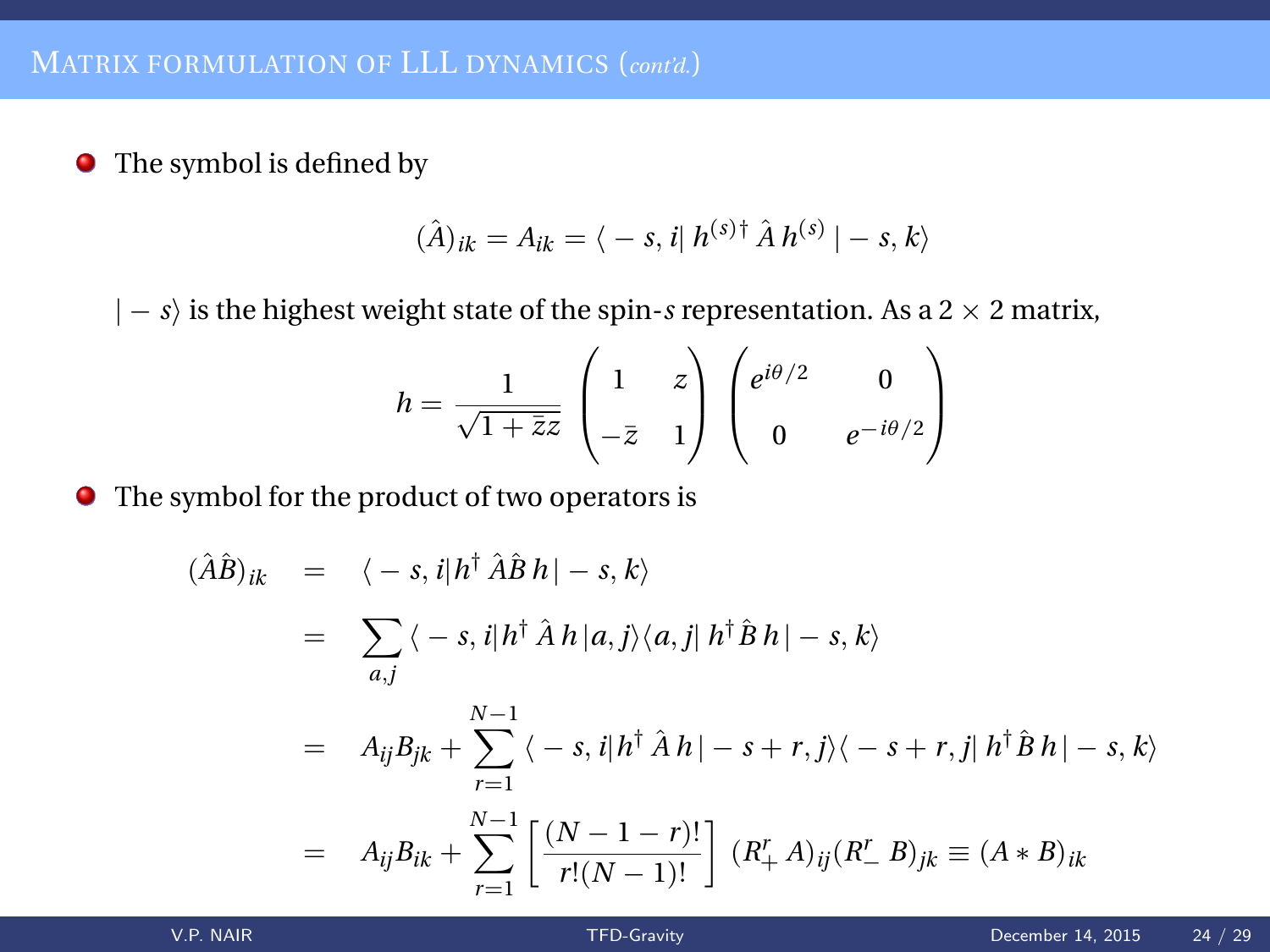**•** The action has the gauge invariance

$$
U \to g U, \qquad \mathcal{A}_0 \to g \mathcal{A}_0 g^{-1} + \dot{g} g^{-1}
$$

For transformations *g* close to the identity,  $g \approx 1 + \hat{\Phi}$  and

$$
\hat{\mathcal{A}}_0 \to \hat{\mathcal{A}}_0 - \partial_0 \hat{\Phi} - \hat{\mathcal{A}}_0 \hat{\Phi} + \hat{\Phi} \hat{\mathcal{A}}_0
$$

**I**n terms of symbols

$$
A_0 \rightarrow A_0 - \partial_0 \Phi - A_0 * \Phi + \Phi * A_0
$$

This has the full content of the operator transformation.  $\mathcal A$  and  $\Phi$  are functions on  $\mathbb{CP}^1 \times \mathbb{R}$  and are also 2  $\times$  2 matrices.

It is convenient to introduce  $A_\mu dx^\mu$  and a function  $\Lambda$  such that ۰

$$
\begin{aligned}\nA_0 &\to A_0 + \partial_0 \Lambda + [A_0, \Lambda] \\
A_i &\to A_i + \partial_i \Lambda + [A_i, \Lambda]\n\end{aligned}\n\right\} \Longrightarrow \mathcal{A}_0 + \partial_0 \Phi + \mathcal{A}_0 * \Phi - \Phi * \mathcal{A}_0
$$

where  $A_0$  and  $\Phi$  are functions of  $A_\mu$  and  $\Lambda$ .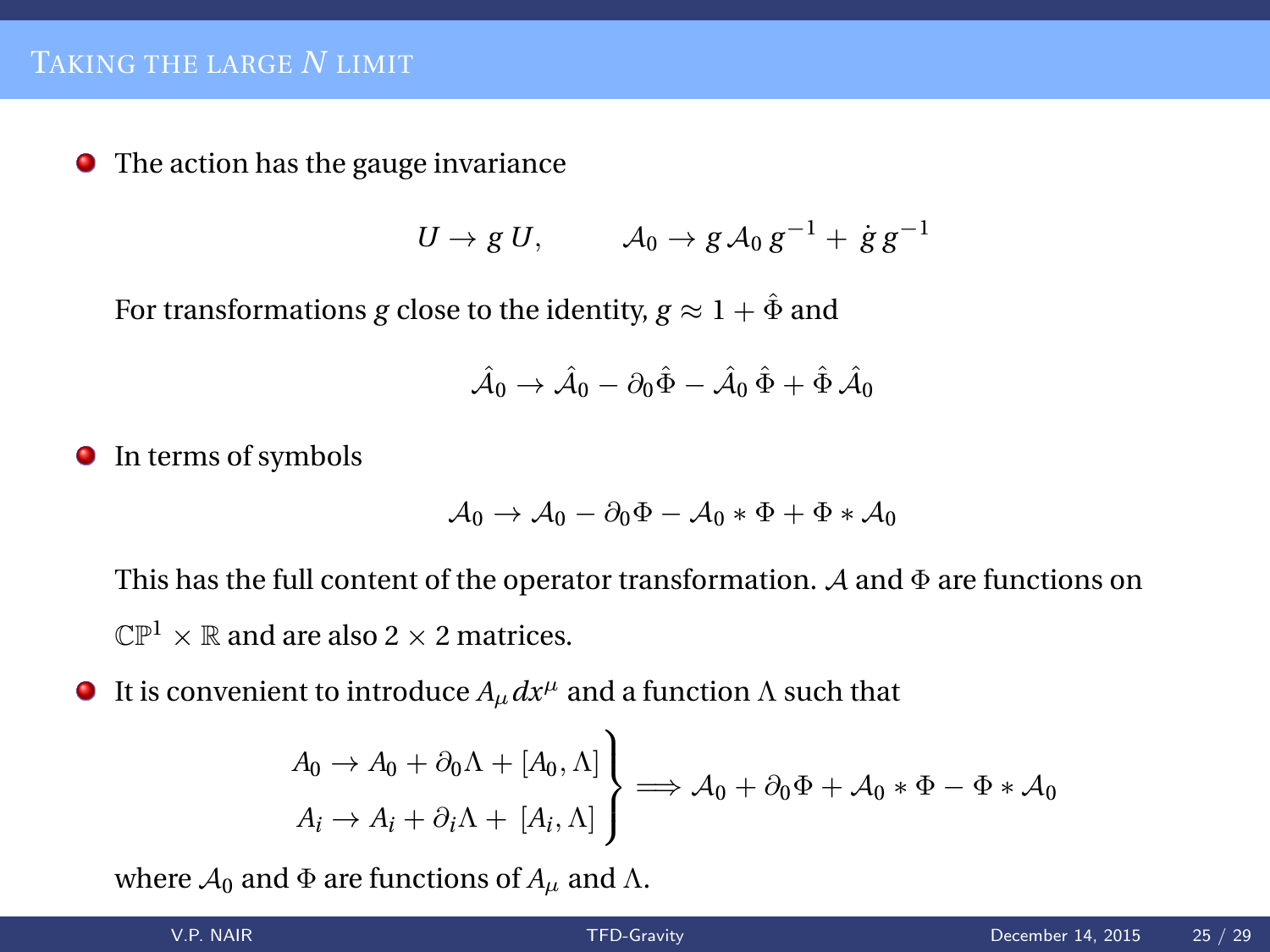The solution is given by (KARABALI; VPN)

$$
A_0 = A_0 + \frac{P^{ab}}{2n} \left[ \partial_a A_0 A_b - A_a \partial_b A_0 + F_{a0} A_b - A_a F_{b0} \right] + \cdots
$$
  
\n
$$
\Phi = \Lambda + \frac{P^{ab}}{2n} (\partial_a \Lambda A_b - A_a \partial_b \Lambda) + \cdots
$$
  
\n
$$
P^{ab} \equiv \frac{1}{2} \left[ \frac{g^{ab}}{2\pi} + i (\omega_k^{-1})^{ab} \right]
$$

 $\bullet$  We get

$$
\int dt \operatorname{Tr}_{\mathcal{H}_1 \otimes \mathcal{H}_2} \hat{\mathcal{A}}_0 = \int dt \int_{\mathcal{M}} \operatorname{Tr}_{\mathcal{H}_2} \mathcal{A}_0 = -\frac{1}{4\pi} \int \operatorname{Tr}_{\mathcal{H}_2} \left[ (a+A) d(a+A) + \frac{2}{3} (a+A)^3 \right]
$$

$$
= -\frac{1}{4\pi} \int \operatorname{Tr} \left( A dA + \frac{2}{3} A^3 \right), \qquad a+A \to A
$$

Including the tilde sector

$$
S = -\frac{1}{4\pi} \int \left[ \text{Tr} \left( A \, dA + \frac{2}{3} A^3 \right)_L - \text{Tr} \left( A \, dA + \frac{2}{3} A^3 \right)_R \right]
$$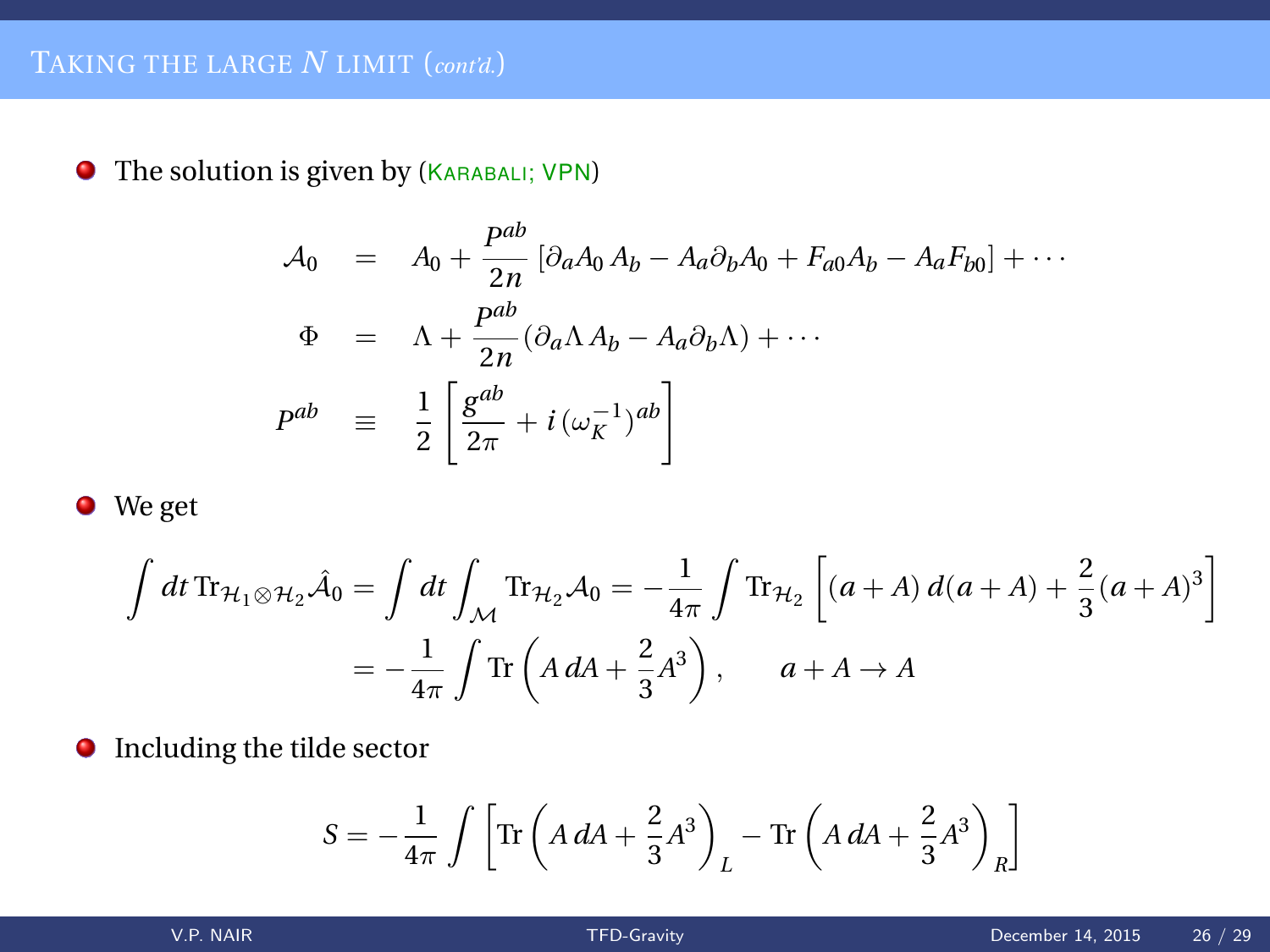- $\bullet$  The basic proposal is that , for the gravitational part of  $\mathcal{H} \otimes \tilde{\mathcal{H}}$ ,  $SO(3)_L$  fields couple to  $\mathcal{H}$ while  $SO(3)_R$  fields couple to  $\tilde{\mathcal{H}}_R$ . i.e.,  $A_L \sim SO(3)_L$ ,  $A_R \sim SO(3)_R$ .
- We identify .

$$
A = -i P_a e^a - \frac{i}{2} S_{ab} \omega^{ab}
$$
  
\n
$$
P_a = \frac{\gamma_3 \gamma_a}{2il}, \qquad S_{ab} = \frac{1}{4i} (\gamma_a \gamma_b - \gamma_b \gamma_a), \qquad a, b = 0, 1, 2.
$$
  
\n
$$
S = -\frac{l}{32\pi G} \int \text{Tr} \left[ \gamma_5 \left( A dA + \frac{2}{3} A^3 \right) \right], \qquad l/8G \to 1
$$

$$
S = -\frac{i}{32\pi G} \int \text{Tr} \left[ \gamma_5 \left( A dA + \frac{2}{3} A^3 \right) \right], \qquad l/8G \to 1
$$

$$
= \frac{1}{16\pi G} \int d^3 x \det e \left( R - \frac{3}{2l^2} \right)
$$

- *A<sup>i</sup>* are auxiliary fields introduced for simplicity of representing the transformation. So it must be eliminated.
- It is also not clear what  $A_0$  should be for gravity. Eliminating both  $A_0$  and  $A_i$  via the . equations of motion gives the gravitational field equations.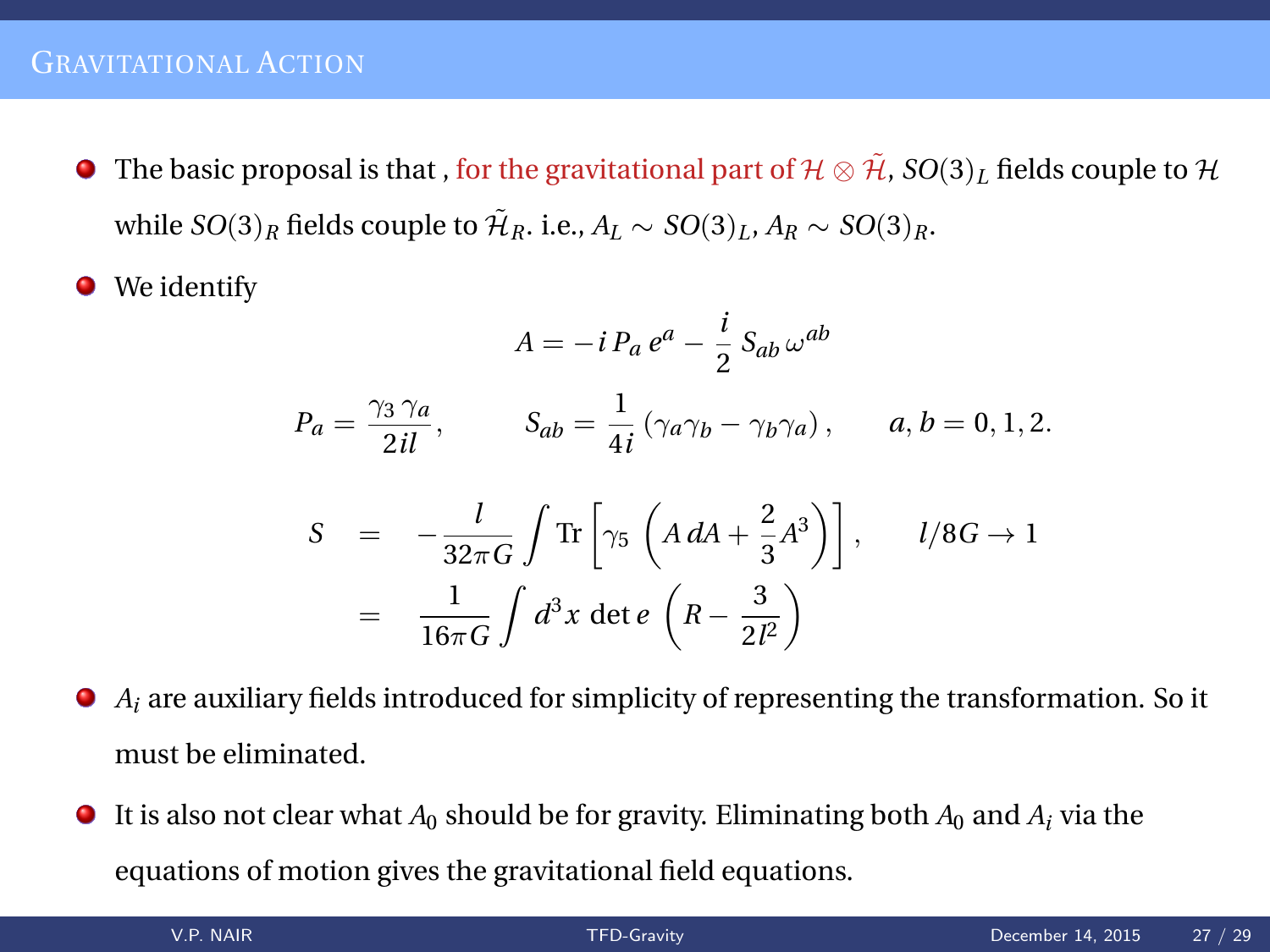- We obtain dynamical gravity as a large *N* effect.
- The level number is 1 so far, we need multiplicity (*l*/8*G*) for a large level number.
- One can continue to Minkowski space using the field theory representation for the thermofield path integral.
- One can use the *SL*(2, ℝ) orbits of the Virasoro group to carry out a similar construction. One has to use large-central-charge limit to simplify the action.
- Generalization to any *even*  $+1$  dimension is possible.
- Coupling matter fields is being explored.